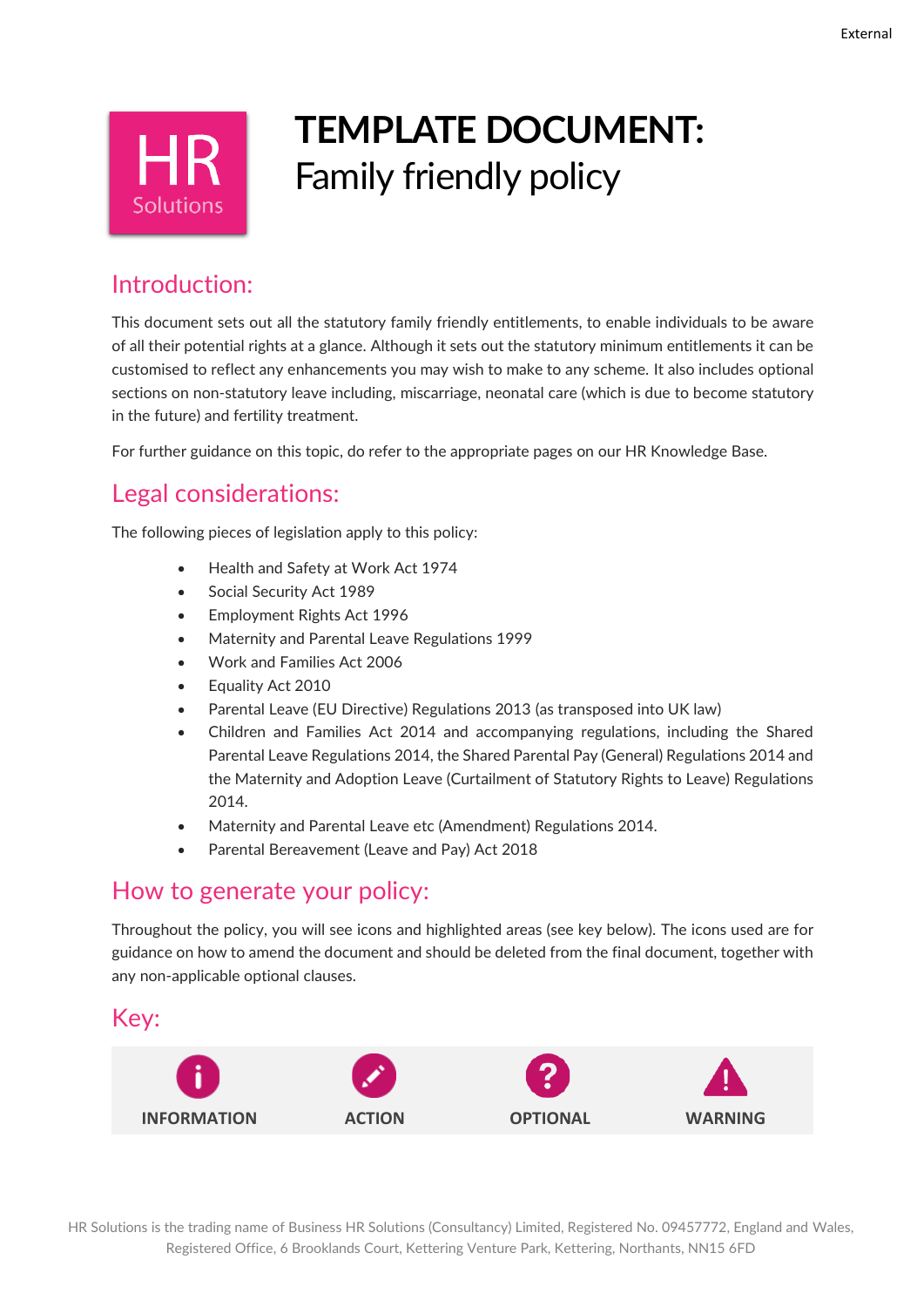This icon demonstrates the text is for information only.

This icon means you need to make an amendment to the text.

This icon means the advice provided is optional.

This icon means the text is important. Please take note of the advice.

Any text you find highlighted should be amended to suit your customisations and/or removed from the document.

## Customising your policy:

In addition to the text emphasised with icons and highlights, you can also amend the font, margins and footer information to suit your needs.

All fonts used throughout the document are set in the Styles panel (under the Home Tab in Word 2007+). To change the font settings, right click on the style and click *Modify*. Make the appropriate changes and click OK. Your document will automatically update wherever that style is used.

To remove the icons, click on them and press delete.

You will find a checklist of customisations at the end of the document. Please run though this once you have completed your customisations. You will also need to **delete this page by clicking Insert -> Cover Page -> Remove Current Cover Page.**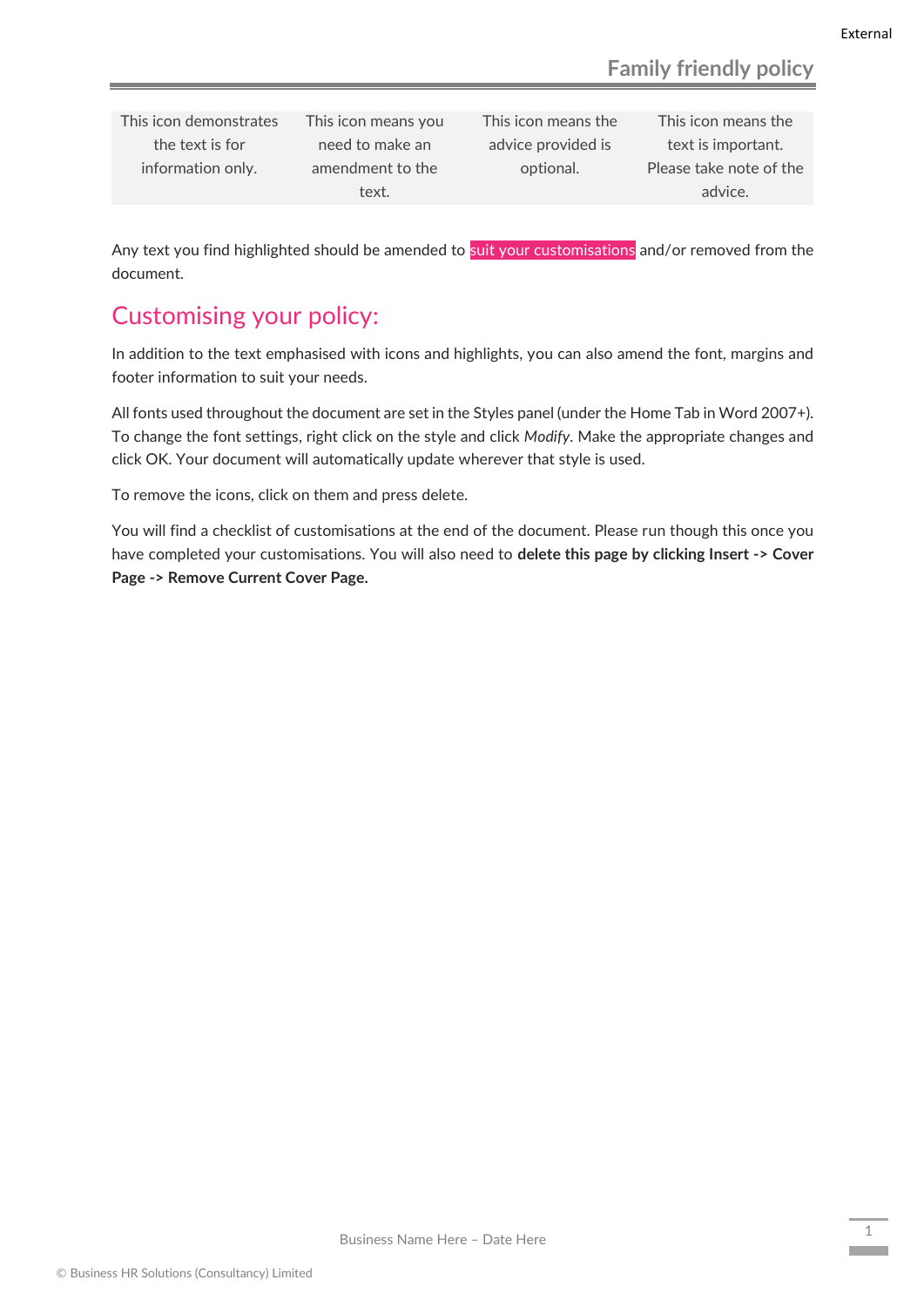# Family friendly policy

## **Contents**

| 1 |     |  |  |
|---|-----|--|--|
| 2 |     |  |  |
| 3 |     |  |  |
| 4 |     |  |  |
|   | 4.1 |  |  |
|   | 4.2 |  |  |
|   | 4.3 |  |  |
|   | 4.4 |  |  |
|   | 4.5 |  |  |
|   | 4.6 |  |  |
|   | 4.7 |  |  |
|   | 4.8 |  |  |
|   | 4.9 |  |  |
| 5 |     |  |  |
|   |     |  |  |
|   | 5.1 |  |  |
|   | 5.2 |  |  |
|   | 5.3 |  |  |
|   | 5.4 |  |  |
|   | 5.5 |  |  |
|   | 5.6 |  |  |
|   | 5.7 |  |  |
| 6 |     |  |  |
|   | 6.1 |  |  |
|   | 6.2 |  |  |
|   | 6.3 |  |  |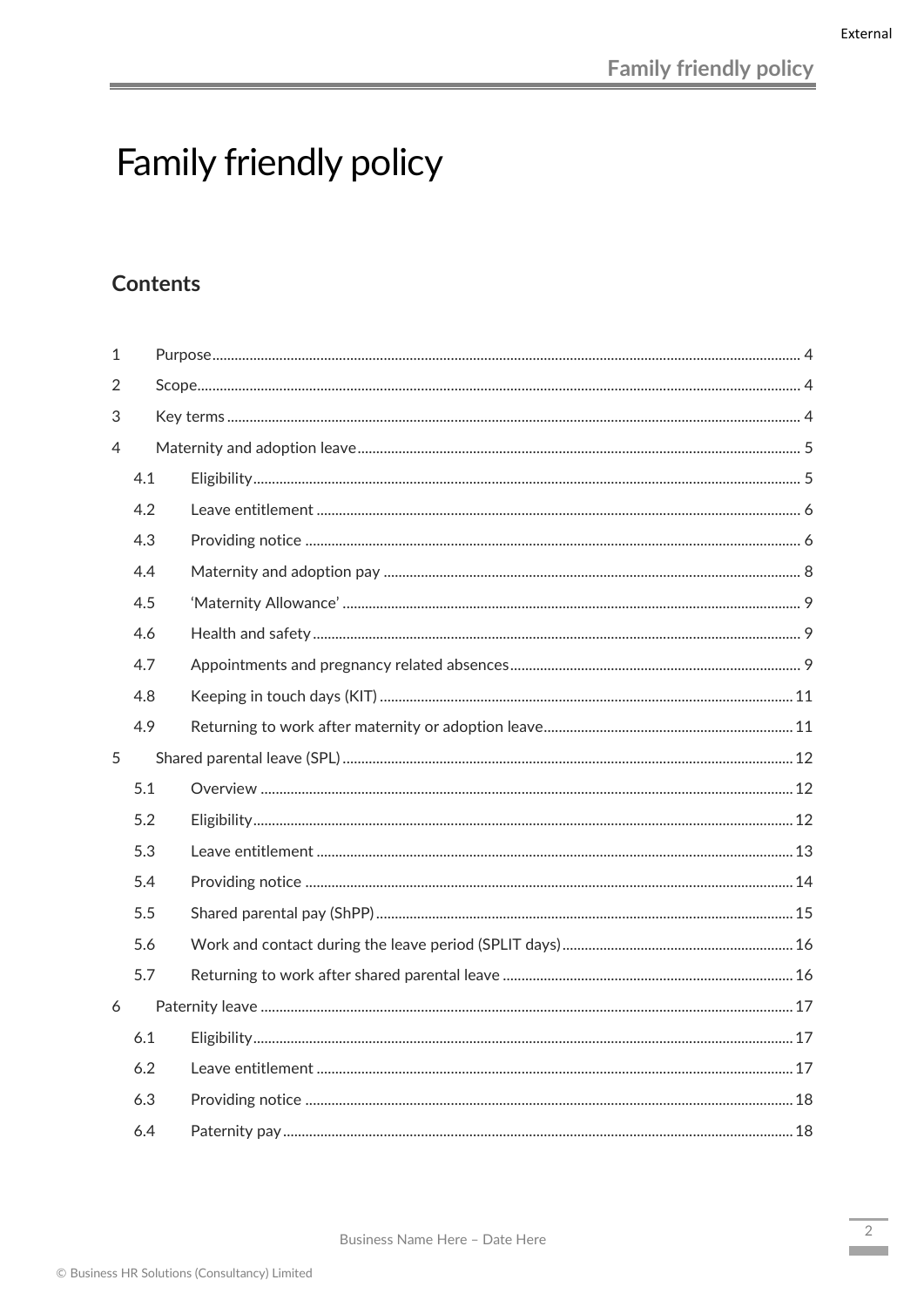|    | 6.5  |               |    |  |
|----|------|---------------|----|--|
| 7  |      |               |    |  |
|    | 7.1  |               |    |  |
|    | 7.2  |               |    |  |
|    | 7.3  |               |    |  |
|    | 7.4  |               |    |  |
| 8  |      |               |    |  |
|    | 8.1  |               |    |  |
|    | 8.2  |               |    |  |
|    | 8.3  |               |    |  |
|    | 8.4  |               |    |  |
|    | 8.5  |               |    |  |
| 9  |      |               |    |  |
|    | 9.1  |               |    |  |
|    | 9.2  |               |    |  |
|    | 9.3  |               |    |  |
|    | 9.4  |               |    |  |
| 10 |      |               |    |  |
|    | 10.1 |               |    |  |
|    | 10.2 |               |    |  |
|    | 10.3 |               |    |  |
|    | 10.4 |               |    |  |
|    | 105  | Annual leave: | 27 |  |
| 11 |      |               |    |  |
|    | 11.1 |               |    |  |
|    | 11.2 |               |    |  |
| 12 |      |               |    |  |
| 13 |      |               |    |  |
|    | 14   |               |    |  |
| 15 |      |               |    |  |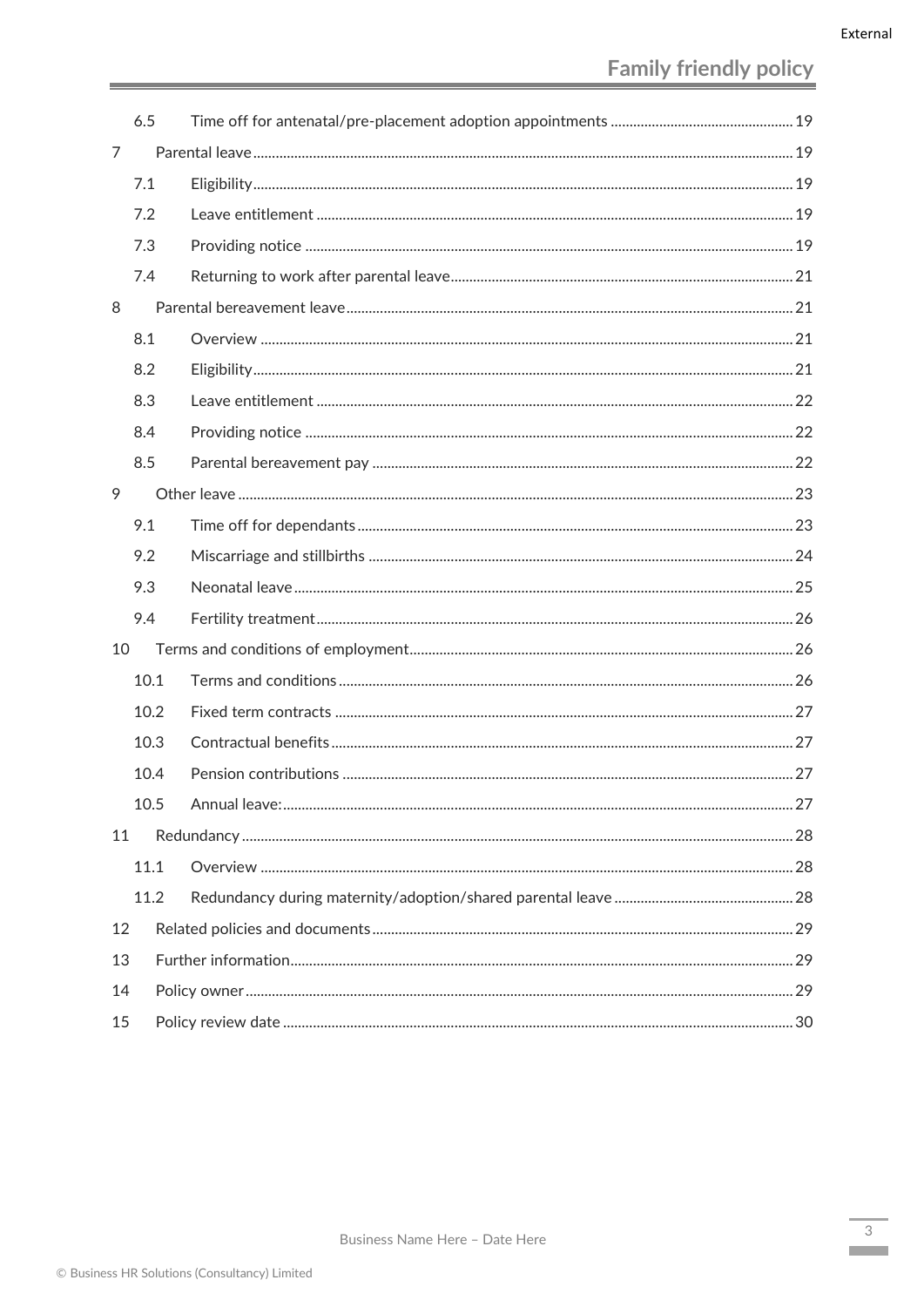## <span id="page-4-0"></span>**1 Purpose**

- 1.1 We are committed to helping working parents. This policy aims to assist and ensure both managers and employees are informed of, and understand their rights, whichever form of family friendly leave they wish to take.
- 1.2 In all cases the relevant legislation will apply.

<We advise that you make all your policies non-contractual to minimise the risk of a breach of contract claim, and also to enable ease of updating.>

1.3 This policy is not contractual but indicates how we intend to deal with an employee's entitlement to various forms of family friendly leave and pay.

### <span id="page-4-1"></span>**2 Scope**

2.1  $\le$ Tailor to suit the range of workers in your business:> This policy applies to all employees who meet the eligibility requirements for the respective leave and pay options discussed in this policy.

<span id="page-4-2"></span>

| 3 | <b>Key terms</b> |
|---|------------------|
|---|------------------|

| Key term:                         | <b>Definition:</b>                                                 |
|-----------------------------------|--------------------------------------------------------------------|
| <b>Additional Adoption Leave</b>  | The second 26 weeks of leave and begins straight after the period  |
| (AAL)                             | of OAL                                                             |
| <b>Additional Maternity Leave</b> | The second 26 weeks of leave and begins straight after the period  |
| (AML)                             | of OML                                                             |
| <b>Compulsory Maternity Leave</b> | Employees are not permitted by law to return to work during the    |
|                                   | first two or four weeks immediately after childbirth               |
| Date of placement                 | The date the adopted child is placed with the employee             |
| Discontinuous periods of leave    | Where the employee takes blocks of shared parental leave on and    |
|                                   | off throughout the year                                            |
| Expected date of confinement/     | The date on which a GP/midwife expects the baby to be born         |
| childbirth (EDC)                  |                                                                    |
| Expected week of                  | The week commencing the Sunday on or before the EDC                |
| confinement/childbirth (EWC)      |                                                                    |
| Fostering for adoption            | An employee who is a registered foster carer and who has also been |
|                                   | approved as an adopter                                             |
| <b>Ordinary Adoption Leave</b>    | The first 26 weeks of adoption leave                               |
| (OAL)                             |                                                                    |
| <b>Ordinary Maternity Leave</b>   | The first 26 weeks of maternity leave                              |
| (OML)                             |                                                                    |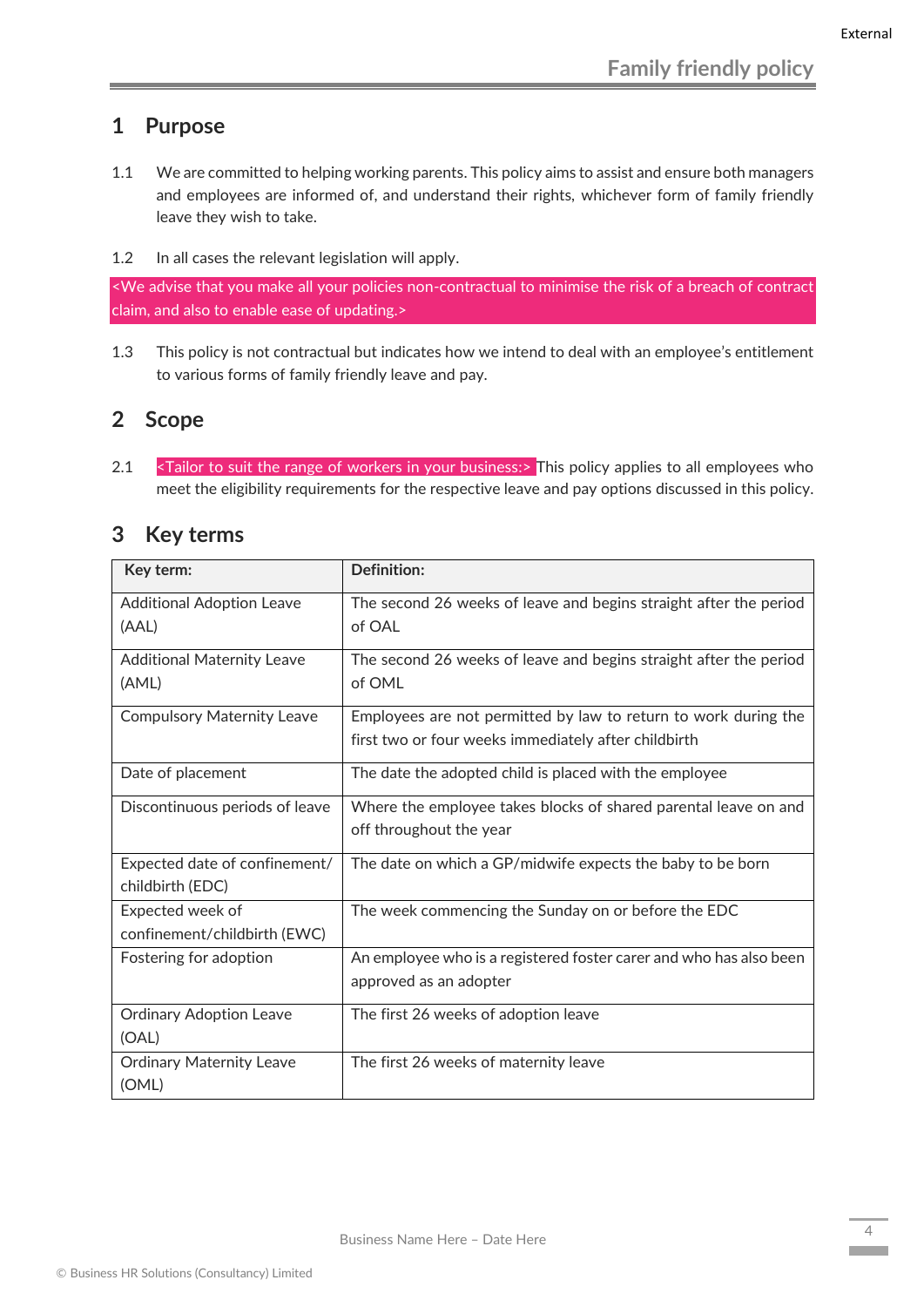| Keeping in touch (KIT)   | Employees may work for up to 10 days during their maternity,<br>adoption and shared parental leave and these are known as<br>"keeping in touch" (KIT) days                                                               |
|--------------------------|--------------------------------------------------------------------------------------------------------------------------------------------------------------------------------------------------------------------------|
| MAT <sub>B1</sub>        | A certificate confirming the pregnancy that is signed by a GP or<br>midwife and which confirms the EDC. This is not usually completed<br>until approximately 26 weeks into the pregnancy                                 |
| Notification of matching | Formal notification that the employee has been matched with a<br>child for adoption                                                                                                                                      |
| Parental Order           | A parental order transfers parentage from a surrogate mother to<br>the intended parent                                                                                                                                   |
| Qualifying relationship  | A "qualifying relationship" includes the baby's father, the mother's<br>spouse, civil partner or partner in an enduring relationship, or a man<br>or woman who is in a surrogacy arrangement with the pregnant<br>woman. |
| <b>SAL</b>               | <b>Statutory Adoption Leave</b>                                                                                                                                                                                          |
| SAP                      | <b>Statutory Adoption Pay</b>                                                                                                                                                                                            |
| <b>SML</b>               | <b>Statutory Maternity Leave</b>                                                                                                                                                                                         |
| <b>SMP</b>               | <b>Statutory Maternity Pay</b>                                                                                                                                                                                           |
| SPL                      | <b>Shared Parental Leave</b>                                                                                                                                                                                             |
| <b>ShPP</b>              | <b>Shared Parental Pay</b>                                                                                                                                                                                               |

## <span id="page-5-0"></span>**4 Maternity and adoption leave**

## <span id="page-5-1"></span>**4.1 Eligibility**

- 4.1.1 Maternity leave is available to all pregnant employees, regardless of length of service or the number of hours worked each week.
- 4.1.2 Adoption leave is available to an adoptive parent (of any gender), regardless of length of service or the number of hours worked each week:
	- who adopts a child aged up to 18 years
	- one member of a couple where a couple adopt jointly (the couple must choose which partner takes adoption leave and the other may take statutory paternity and/or shared parental leave).
- 4.1.3 Employees wishing to take adoption leave must have notified an adoption agency of their acceptance of the placement of a child with an agreed date of placement.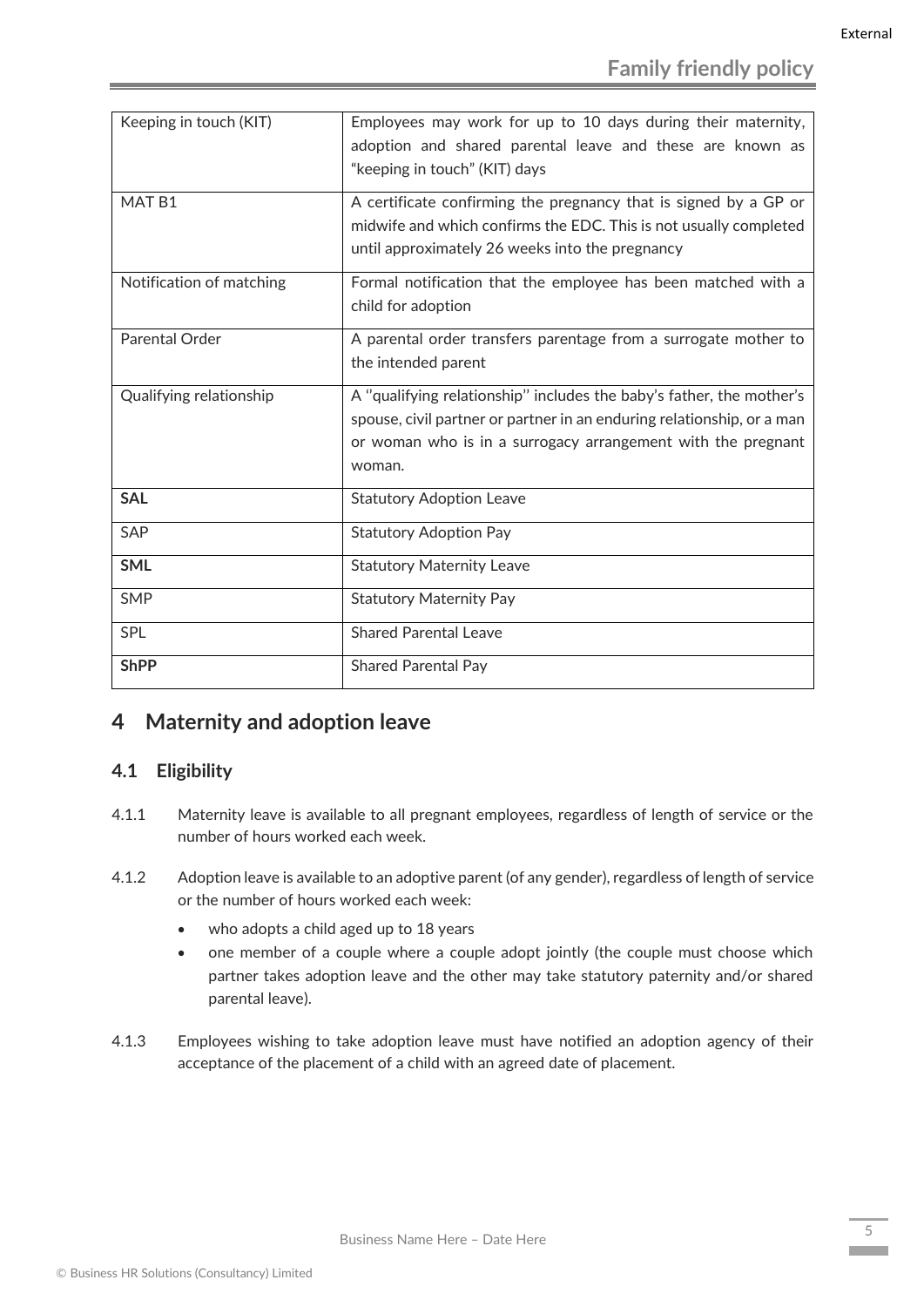- 4.1.4 The rights to statutory adoption leave (and pay) are also extended to surrogate parents who meet the criteria to apply for a Parental Order and to individuals fostering a child under the 'Fostering for Adoption' scheme run by local authorities, if they meet the other qualifying criteria that apply to this form of leave.
- 4.1.5 Those who are on a fixed term contract are entitled to statutory maternity/adoption leave and pay so long as they meet the qualifying rules. In the event of a fixed term contract expiring, the statutory maternity/adoption leave would also expire, however the employee would continue to be entitled to receive statutory maternity/adoption pay, where eligible.

#### <span id="page-6-0"></span>**4.2 Leave entitlement**

- 4.2.1 All employees, who are eligible for maternity or adoption leave are entitled to take up to a total of 52 weeks' leave.
- 4.2.2 Whilst maternity leave is made up of 26 weeks' OML and up to 26 weeks' AML, the overall period of leave is a single continuous period with no gaps between the two types of leave.
- 4.2.3 Whilst adoption leave is made up of 26 weeks' OAL and up to 26 weeks' AAL, the overall period of leave is a single continuous period with no gaps between the two types of leave.
- 4.2.4 For those taking maternity leave, employees are not permitted by law to return to work immediately after childbirth. The initial weeks of OML are therefore known as 'Compulsory Maternity Leave'. The period of compulsory maternity leave lasts for:
	- two weeks from the date of childbirth; or
	- four weeks from the date of childbirth if the employee works in a factory; or
	- until some later date, if there exists another statutory requirement which prevents the employee from working due to having given birth.
- 4.2.5 Employees will continue to be employed during their leave and this will count towards their period of continuous employment.
- 4.2.6 In the deeply tragic event a baby is either stillborn after 24 weeks of pregnancy or born alive at any point of the pregnancy and then dies, employees who meet the eligibility conditions may still take maternity leave. Those employees who were seeking to adopt the baby and meet the eligibility conditions may still take adoption leave. See also; Parental Bereavement Leave.

#### <span id="page-6-1"></span>**4.3 Providing notice**

#### **Maternity**

4.3.1 Whilst employees are not required to inform us that they are pregnant until the end of the 15th week before the expected week of the birth of their baby, we both benefit if the news is shared as early as possible before then. This will enable us to explain the entitlement to paid time off for antenatal care, to take appropriate steps regarding health and safety risk assessments and to plan ahead and make arrangements for covering the period of maternity leave.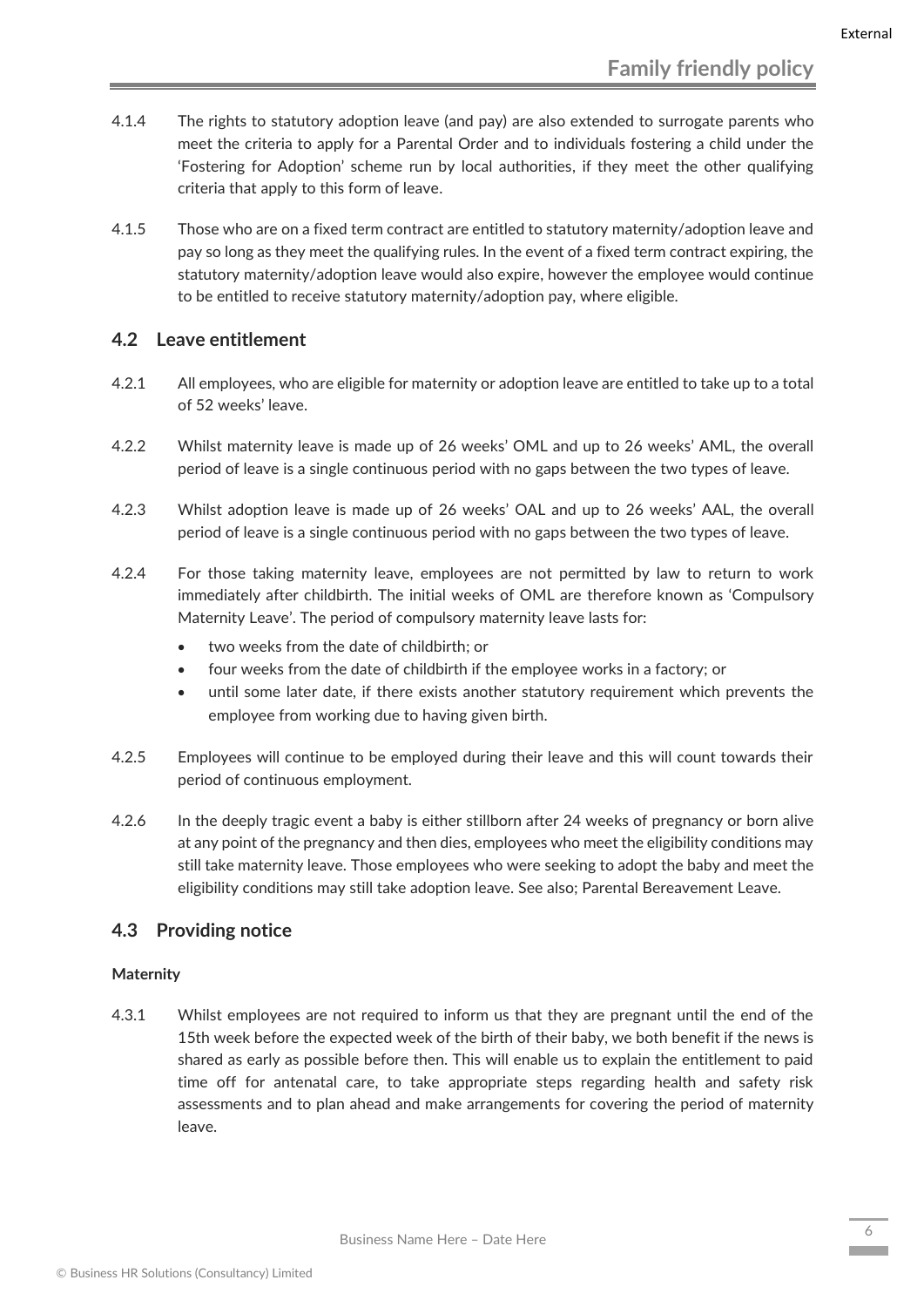- 4.3.2 To take advantage of the right to maternity leave, the employee must notify us in writing no later than the end of the 15<sup>th</sup> week before the baby is due or as soon as reasonably practicable:
	- that the employee is pregnant
	- when the baby is due (normally supported by the signed MAT B1)
	- when the employee intends maternity leave and pay to start.
- 4.3.3 Maternity leave may begin no earlier than the  $11<sup>th</sup>$  week before the expected week of childbirth.
- 4.3.4 We will confirm the leave and return dates together with the details of maternity pay. This will be done within 28 days of receiving the employee's notification.
- 4.3.5 In exceptional circumstances, notification can be given late or after the child is born, but as a rule, failure to give notice at the relevant time, when it was reasonably practicable to do so, may mean that we insist that at least three weeks' notice is provided, resulting in a delay in starting the maternity pay and/or leave.
- 4.3.6 Employees should normally give us at least 28 days' notice of any change in the date they wish to start their maternity leave. Maternity leave may however start before the notified date if:
	- the employee gives birth before the notified date, or before a date that has been notified to us. In this case, maternity leave starts automatically on the day after the date of the birth. The employee must notify us of the date of birth as soon as it is reasonably practicable to do so.
	- the employee is absent from work due to a pregnancy-related reason after the beginning of the fourth week before the expected week of childbirth but before the date notified. In this case, maternity leave begins automatically on the day after the first day of absence.

#### **Adoption**

- 4.3.7 Statutory adoption leave can start:
	- from the date the child starts living with the employee
	- up to 14 days before the date the child is expected to start living with the employee
	- from either the date the child enters the UK (for adoptions outside of the UK) or up to 28 days after the date the child enters the UK
	- on any day of the week.
- 4.3.8 For UK based adoptions, employees should inform us within seven days of being told that they have been matched with a child, however if this is not possible, they must tell us as soon as possible. The notification should specify the date of placement; the commencement date of the leave; the name and date of birth of the child; and date of notification of matching and should include documentary evidence showing the name and address of the adoption agency.
- 4.3.9 Written confirmation of the adoption leave will be issued within 28 days of receipt of notification.
- 4.3.10 Employees can request to vary the start date of the leave by giving at least 28 days' notice.
- 4.3.11 For overseas adoptions, employees should give written notice in three stages: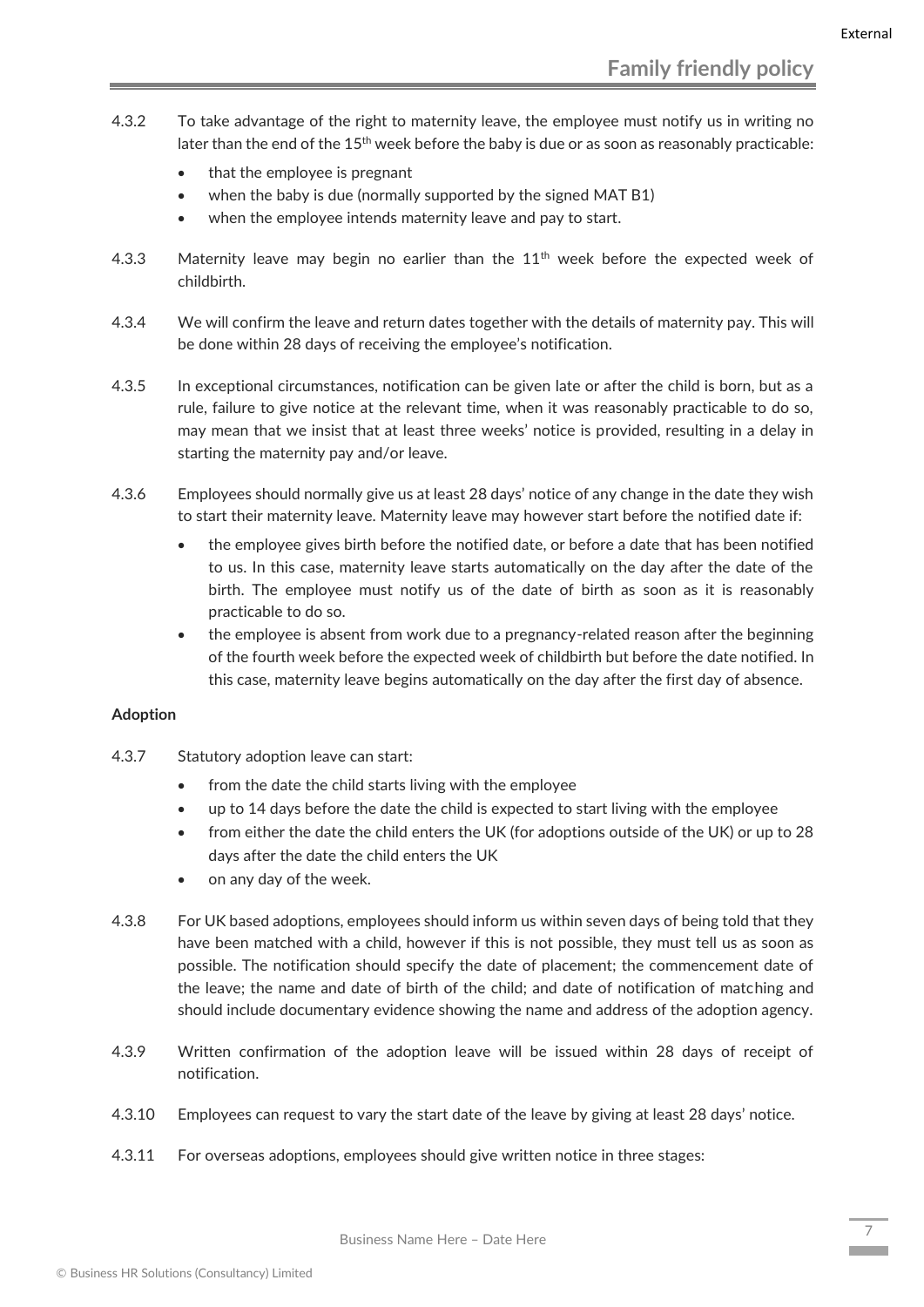- Employees should inform us of the adoption within 28 days of receiving official notification of the placement date and the date the child is expected to enter the UK.
- Employees must give 28 days' notice of the intended adoption date (this cannot be before the child enters the UK). 28 days' notice must be given if employees subsequently wish to alter this date.
- Employees must inform us of the date the child entered the UK within 28 days of the entry.

#### <span id="page-8-0"></span>**4.4 Maternity and adoption pay**

#### **Statutory maternity/adoption pay**

- 4.4.1 To qualify for either Statutory Maternity or Statutory Adoption Pay (SMP/SAP), employees must have completed 26 weeks' continuous service by the end of the 15th week before their expected week of childbirth, or by the week that they are matched with the child.
- 4.4.2 SMP or SAP is paid for 39 weeks and is made up of six weeks at 90% of average gross weekly pay, followed by the lesser of either 90% of average gross weekly pay or the flat rate of SMP or SAP for the remaining 33 weeks.
- 4.4.3 To be eligible to receive either SMP or SAP, employees must also meet certain other conditions:
	- at least 28 days' notice should be given of the intention to take maternity leave, unless there is a good reason for not doing so and provide the correct notice to take adoption leave
	- provide the MATB1 form or evidence of the adoption or surrogacy
	- to have received average weekly earnings at least at the lower earnings limit for National Insurance contributions in the relevant period
	- if the baby has been born, the employee must inform us within four weeks of the date of the birth
	- the employee must not be in legal custody at the beginning of the maternity pay period and must not have started work with another employer after the birth
	- confirm that the intention to take adoption leave is to care for the child.

<The section below is entirely optional and should be deleted or used to include details of any enhanced payment scheme you may offer.>

#### **Company maternity/adoption pay**

4.4.4 In addition to Statutory Maternity/Adoption Pay, we provide an enhanced Pay scheme to  $\leq$ specify eligibility criteria>. Eligible employees will be entitled to  $\leq$ include details here>. provided they return to work for at least <specify period, e.g. "six months"> following their maternity or adoption leave. < Optional:> Eligible employees will be required to sign a repayment agreement prior to the commencement of their leave.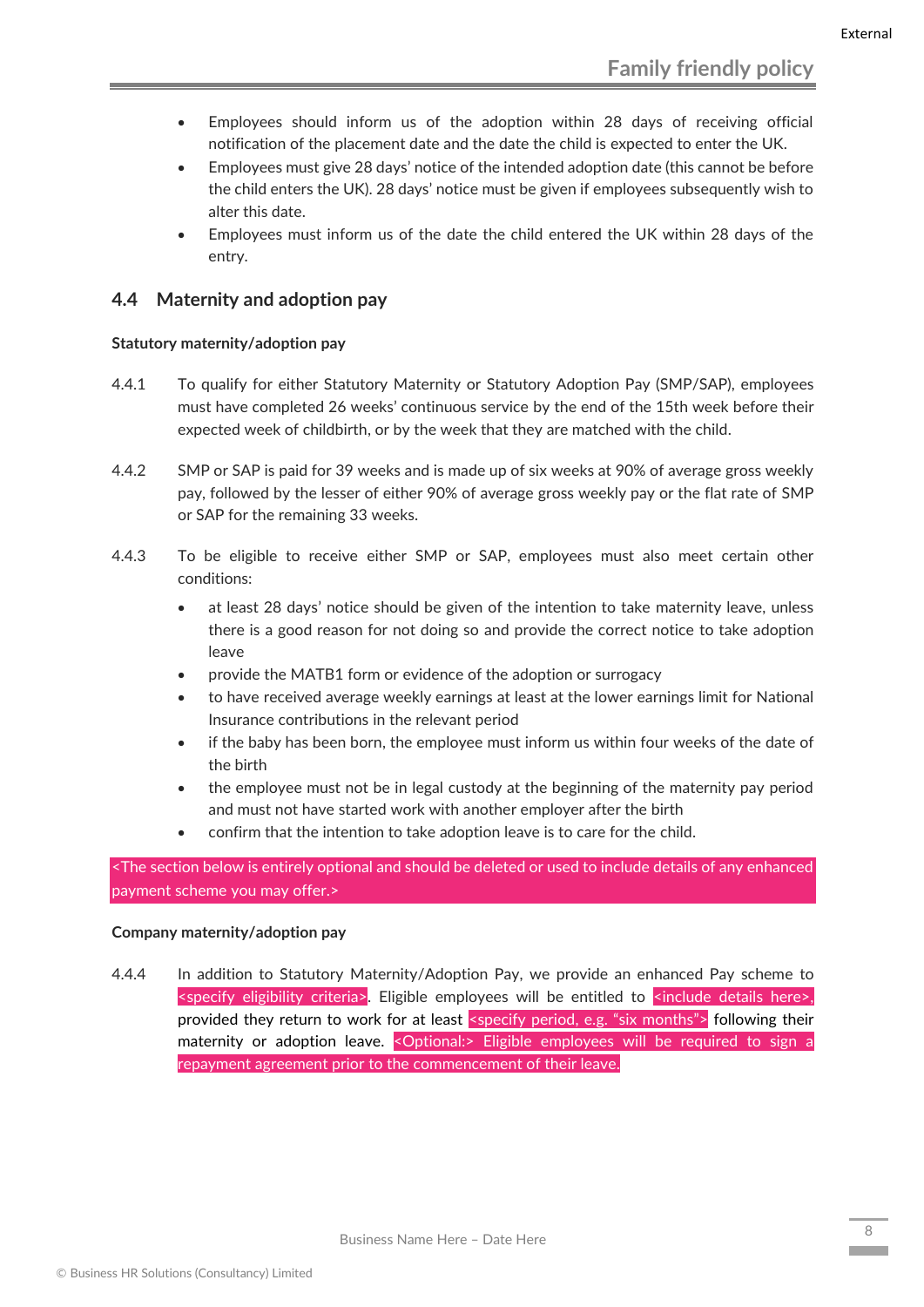#### <span id="page-9-0"></span>**4.5 'Maternity Allowance'**

- 4.5.1 Employees who are not entitled to SMP may be entitled to 'Maternity Allowance' provided they meet a qualifying condition based on their National Insurance Contributions record. We will give these employees a form to complete and send to the address stipulated.
- 4.5.2 Maternity Allowance is paid for 39 weeks at the rate of 90% of normal average weekly earnings or the current flat rate of SMP, whichever is lower.
- 4.5.3 Further details of the qualifying conditions and how to claim the allowance are available from the Department for Work and Pensions.

#### <span id="page-9-1"></span>**4.6 Health and safety**

- 4.6.1 The health and safety at work of new and expectant mothers must be protected. A maternity risk assessment will be undertaken that will pay attention to any risks that could affect the health and safety of the new or expectant mother or her baby. All reasonably practicable measures will be taken to prevent exposure to risks through the removal of hazards or implementation of controls.
- 4.6.2 The employee will be informed of any potential risks and if a risk cannot be removed, we will ensure that the employee is not exposed to the risk.
- 4.6.3 However, it is the employee's responsibility not to put either her own health and safety, nor that of her baby, at risk. This is especially relevant with regards to lifting, carrying, or working from height. Pregnancy increases the risk of manual handling injury, therefore particular care should be taken to avoid lifting generally, but particularly during the three months prior to and after the birth.
- 4.6.4 Measures within the workplace that might be taken include (but are not limited to):
	- modifying workstations
	- ensuring that lighter or different duties are undertaken for the duration of the pregnancy on the same terms and conditions of employment
	- adjusting working hours without loss of pay.
- 4.6.5 Other risk assessments will take place during the pregnancy; these are likely to be each trimester of the pregnancy or as required.
- 4.6.6 The ultimate action to avoid a risk to a new or expectant mother is to suspend her from work on maternity grounds, but before taking this action, we will seek to offer suitable alternative work, if any is available. An employee on maternity suspension will be paid her normal wages or salary whilst the suspension lasts.

#### <span id="page-9-2"></span>**4.7 Appointments and pregnancy related absences**

#### **Maternity**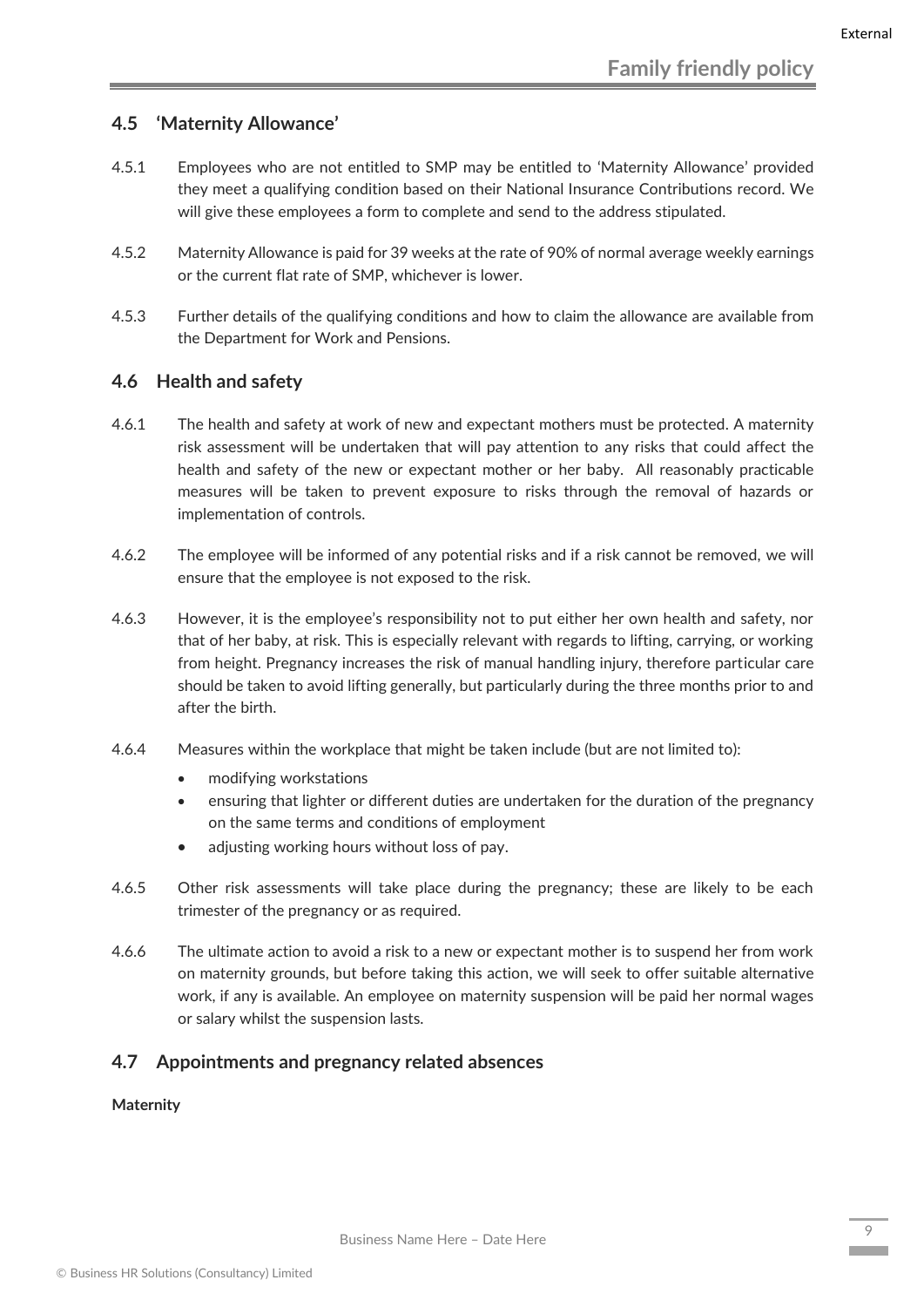- 4.7.1 All pregnant employees, irrespective of the hours that they work or their length of service, are entitled not to be unreasonably refused paid time off work to attend appointments for antenatal care. Other than for the first appointment, evidence of the pregnancy and the times of appointments may be requested. Antenatal care may include relaxation or parentcraft classes as well as medical examinations. Employees are asked, wherever possible, to arrange to attend these classes outside of normal working hours. However, if this is not possible then reasonable time off will not be refused.
- 4.7.2 Employees receiving IVF treatment will be entitled to paid time off for antenatal care only after the fertilised embryo has been implanted. They are however encouraged to discuss any requirements for time off with their manager. Such requirements would normally be taken as unpaid leave, time off in lieu, holiday, or the time made up. We will be sympathetic to their situation and seek to accommodate them.
- 4.7.3 Employees should advise their manager of any absences relating to antenatal appointments as far in advance as possible (preferably giving at least one week's notice) and may be asked to produce an appointment card.
- 4.7.4 Any absence due to illness during pregnancy will be treated as any other sickness absence in line with our absence policy, unless the absence is pregnancy-related and occurs during the period starting four weeks before the expected week of childbirth.

#### **Adoption**

4.7.5 Employees are entitled to take time off work to attend adoption appointments providing the leave is authorised in advance. The main/primary adopter is entitled to take paid time off to attend up to five appointments of up to 6.5 hours each, while the secondary adopter will be entitled to take unpaid time off for up to two such appointments. Employees should provide evidence of the appointments.

#### **Antenatal appointments for partners**

- 4.7.6 Employees who have a "qualifying relationship" with a pregnant woman or her expected child, irrespective of earnings or length of service, are entitled to take unpaid time off work to accompany her to antenatal appointments that are made on the advice of a registered medical practitioner, registered midwife, or registered nurse.
- 4.7.7 These employees are allowed time off to attend up to two antenatal appointments, each absence lasting no more than 6.5 hours, including travelling and waiting time.
- 4.7.8 We reserve the right to ask for a written declaration from the employee (this can be done via email) confirming the relationship with the mother and details of the appointments. This may be in the form of a certificate from the doctor, midwife or the signed MAT B1 form confirming the pregnancy.
- 4.7.9 Time off will only be refused for good business reasons; however, we ask that employees notify us of any proposed absence as far in advance of the appointment(s) as possible.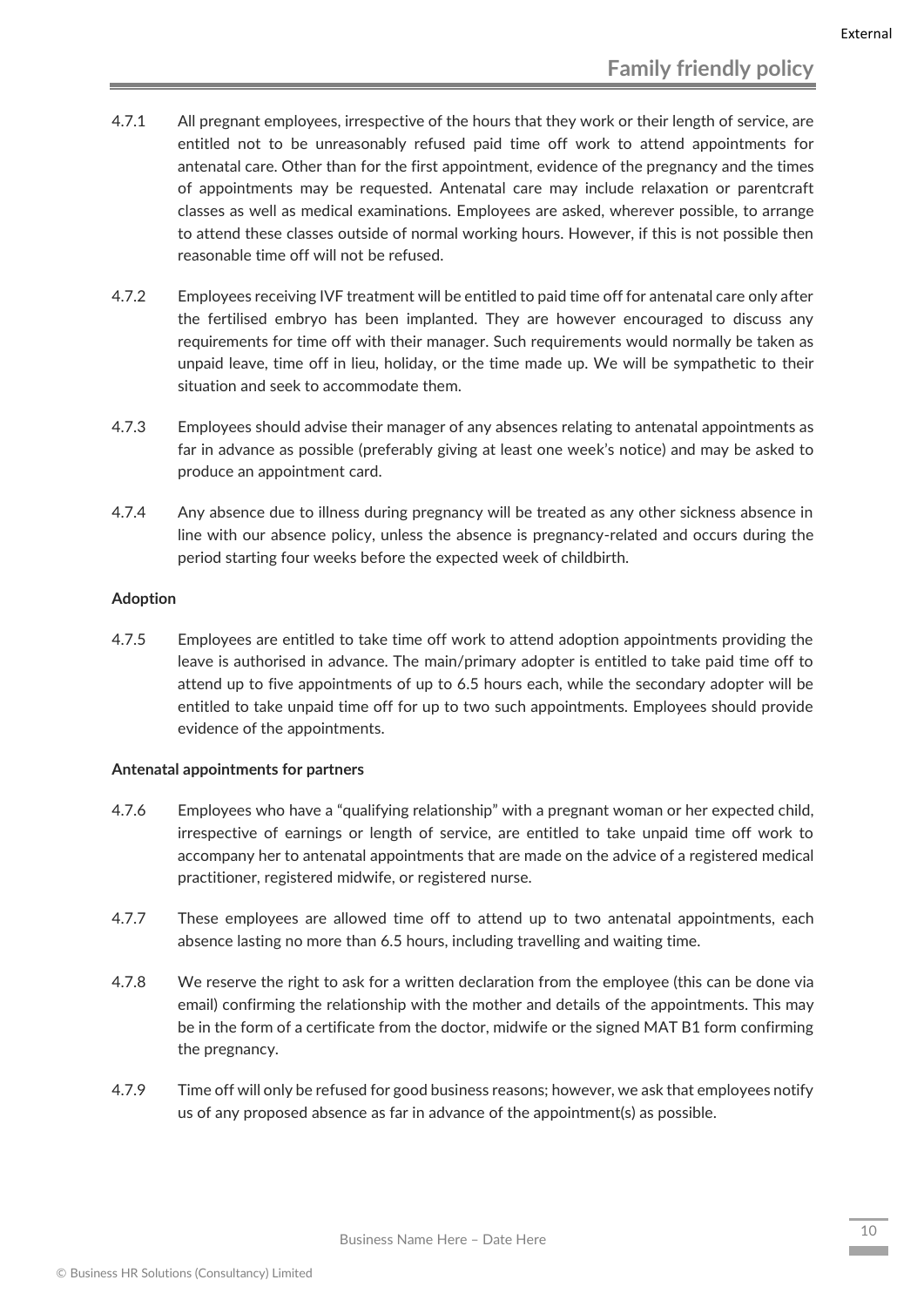4.7.10 The above also applies to agency workers who have at least 12 weeks' qualifying service in the same job with the same business.

#### <span id="page-11-0"></span>**4.8 Keeping in touch days (KIT)**

- 4.8.1 Employees may work for up to 10 days during their maternity/adoption leave (irrespective of the length of leave taken) without losing any pay or this affecting their leave period. These days are known as "keeping in touch" (KIT) days. They can be used to attend any training or any other event requirement or to help ease back into work before the actual return to work date. We are not obliged to offer KIT days and employees are not obliged to work them. No detrimental action will be taken against an employee who decides not to work KIT days.
- 4.8.2 Any KIT days must be approved in advance by the employee's manager. They can be worked at any time during the maternity/adoption leave period (excluding the period of compulsory maternity leave) and may be taken in single days or in blocks.
- 4.8.3 Employees who work KIT days will be paid for the hours worked that day, but the rate paid will not exceed their normal hourly or daily salary. Employees who are receiving SMP/SAP will have their pay made up to their normal hourly rate for the hours worked. Employees who are receiving no pay will be paid at their normal hourly rate.
- 4.8.4 Employees will usually remain on circulation lists for internal memos and other documents and will be included invitations to work-related social events during their leave.
- 4.8.5 We will aim to ensure that employees who have any executive/management supervisory responsibilities are given the opportunity for consultation about any decisions taken in their absence.
- 4.8.6 We ask that employees keep in reasonable contact with us during their maternity/adoption leave.

#### <span id="page-11-1"></span>**4.9 Returning to work after maternity or adoption leave**

- 4.9.1 For those taking a period of maternity leave, see above the restrictions around compulsory maternity leave. Unless we are advised otherwise, we will assume that an employee will be taking the full statutory maternity leave period of 52 weeks.
- 4.9.2 Employees who wish to return to work before the end of their statutory maternity/adoption leave period need to give at least eight weeks' notice. If employees fail to give the required notice to return, we reserve the right to postpone their return to obtain a maximum of eight weeks' notice.
- 4.9.3 Employees who are unable to attend work at the end of their maternity/adoption leave due to sickness or injury should follow our normal arrangements for notification of sickness absence (please refer to our absence policy).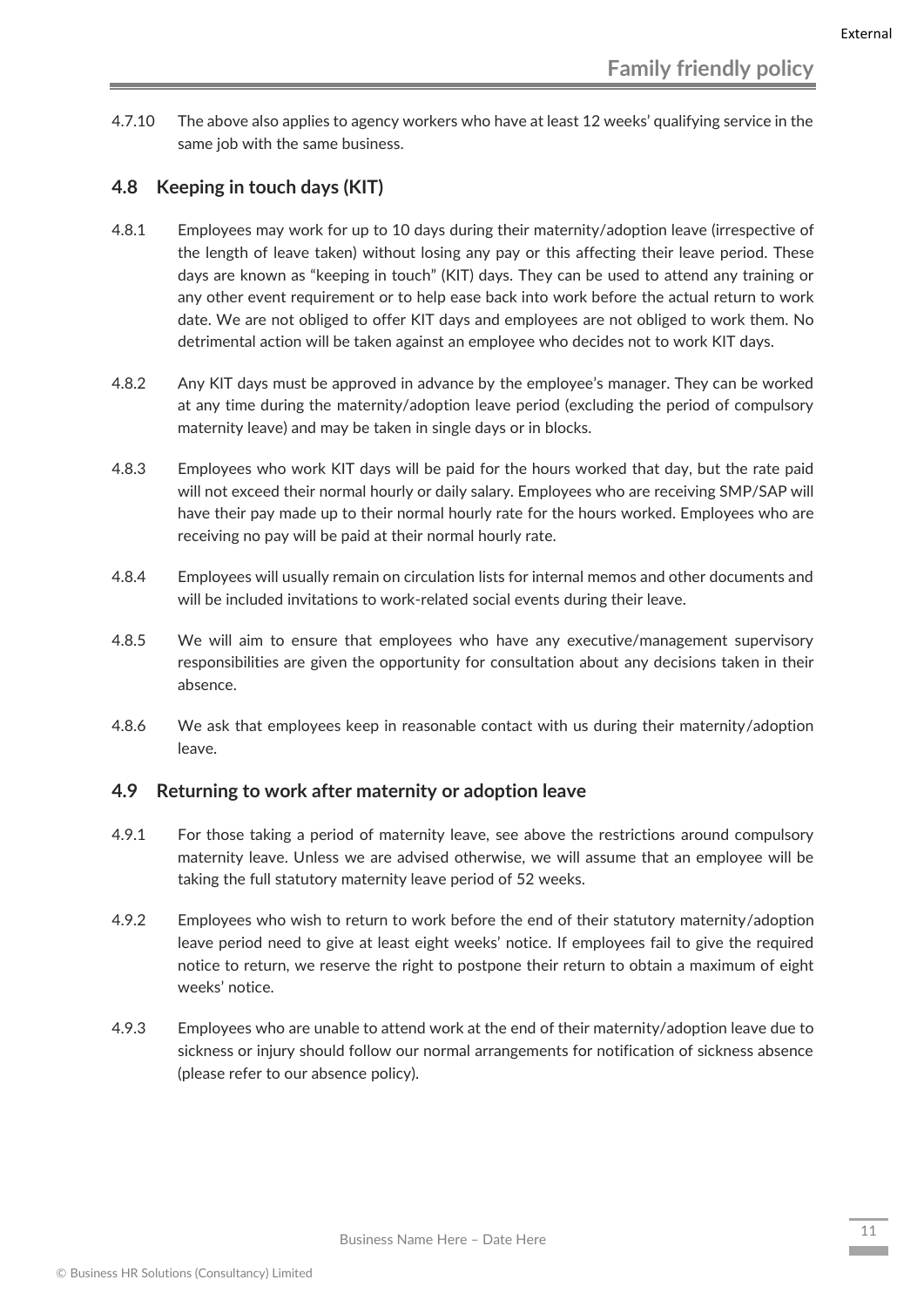- 4.9.4 Employees who wish to vary their working pattern on return from their leave should make a request in writing. < Optional - delete if you don't have this policy:>The full details of this are set out in our flexible working policy, a copy of which is <specify location, eg "included in the Employee Handbook">.
- 4.9.5 Employees who do not intend to return to work at the end of their leave and therefore wish to resign, must give us their full contractual notice.
- 4.9.6 Employees who are still breastfeeding on their return to work should notify us, so that we may make the necessary arrangements and facilities for rest and the storage of expressed milk.
- 4.9.7 An employee who returns to work at the end of the OML/OAL period is entitled to return to the same job.
- 4.9.8 An employee who returns to work at the end of AML/AAL is entitled to return to the same job unless this is not reasonably practicable, in which case, the return is to a similar job on similar (or better) terms and conditions, unless otherwise agreed.

## <span id="page-12-0"></span>**5 Shared parental leave (SPL)**

#### <span id="page-12-1"></span>**5.1 Overview**

- 5.1.1 Shared parental leave may be taken if the employee who is on either maternity or adoption leave opts to end this early and convert the remainder of it into "shared parental leave" (SPL) instead. They may also convert part of their statutory maternity/adoption pay into "shared parental pay" (ShPP). This is provided the eligibility requirements are satisfied, the required notice is given and the leave is agreed.
- 5.1.2 Employees may choose to opt into shared parental leave at any time, provided there is still some untaken maternity/adoption leave left to share with someone else.
- 5.1.3 These two individuals may choose to take time off together if they wish, or they may take it in turns to have periods of leave. Their leave does not have to be taken in one continuous block each. Forward planning is therefore essential to ensure leave and cover arrangements are effectively managed.

#### <span id="page-12-2"></span>**5.2 Eligibility**

<Note: most of the policy reflects the statutory entitlements and process for taking SPL. It may therefore be enhanced (for example by reducing the eligibility requirements or offering enhanced payments) but the basic framework must be followed and statutory entitlements may not be reduced.>

- 5.2.1 To be eligible to take SPL, both individuals must have caring responsibility for the child. Individuals who are eligible for shared parental leave with the mother/primary adopter include employees or self-employed earners who are the child's second parent or the mother's partner.
- 5.2.2 In addition: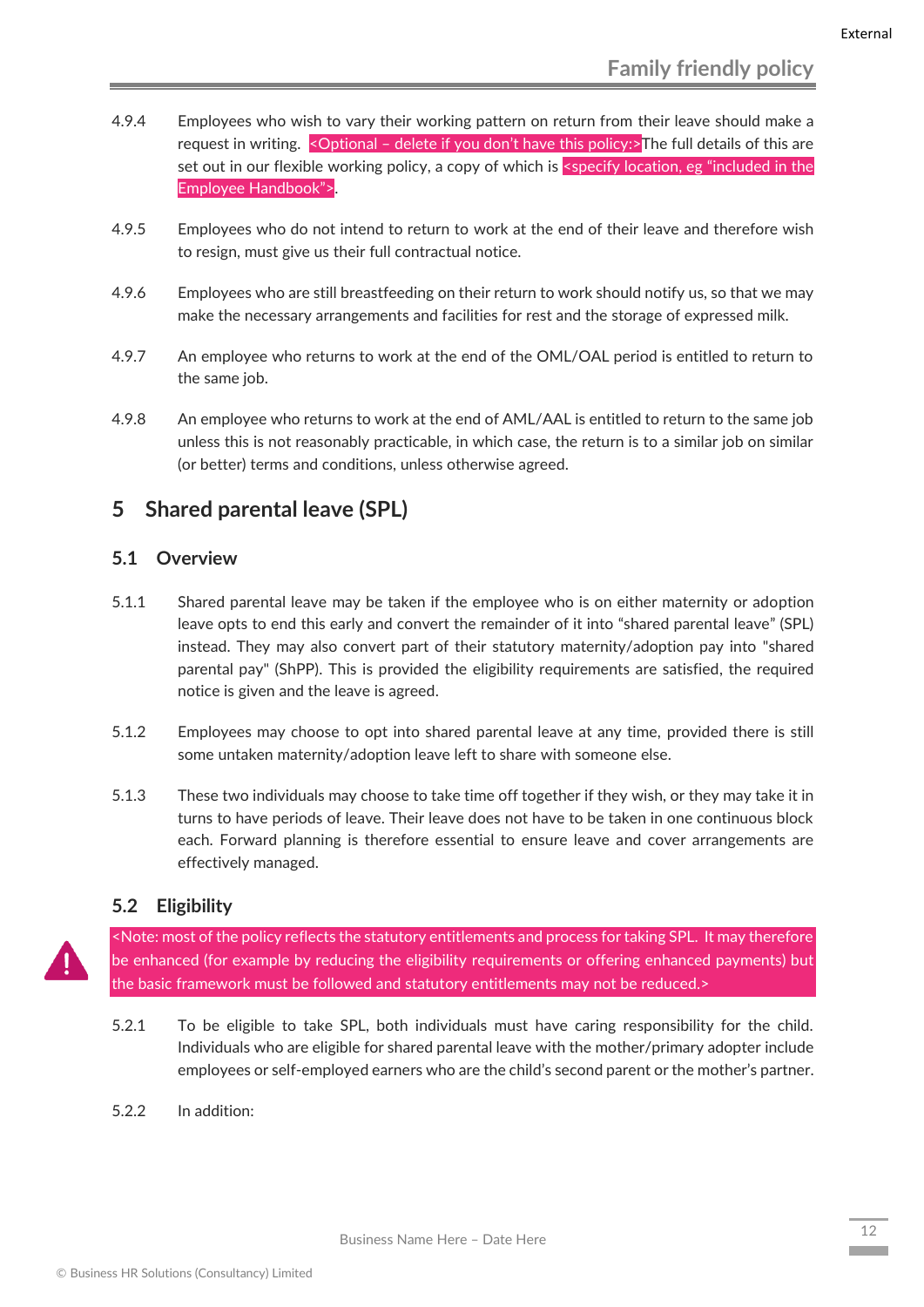- the mother/primary adopter must have at least 26 weeks' continuous service with their employer at the 15th week before the baby's due date/week in which they were notified of having been matched with a child for adoption and must still be working for that same employer when they intend to start the leave. (For a parental order parent in a surrogacy arrangement, the continuity of employment test is the same as that which applies to birth parents, even though they get adoption leave and pay.)
- the other parent/carer must also have worked (on an employed or self-employed basis) for any 26 out of the 66 weeks preceding the baby's expected date of birth/week in which they were notified of having been matched with a child for adoption and have earned at least £30 (gross) pay per week for any 13 of the 66 weeks.
- 5.2.3 If the mother/primary adopter does not qualify for maternity/adoption leave, their partner will not be eligible. (So, for example, a male employee whose pregnant partner does not work will not be entitled to take shared parental leave.) If only one parent meets the eligibility criteria (but both meet the employment and earnings test), one parent may still be able to take shared parental leave. (For example, an employee who qualifies for maternity leave, but who lacks the requisite service to take SPL, may still convert the balance of their leave into SPL, to be taken by their eligible partner.)
- 5.2.4 Surrogate parents who meet the criteria to apply for a Parental Order are eligible for shared parental leave and pay if they meet the other qualifying criteria that apply to this form of leave.

#### <span id="page-13-0"></span>**5.3 Leave entitlement**

- 5.3.1 SPL may commence at any time following either:
	- the period of compulsory maternity leave
	- after having taken at least two weeks of adoption leave

In either case, the mother/primary adopter chooses to end their SML/SAL early and to convert the untaken balance of SML/SAL (up to 50 weeks in total) and their SMP/SAP (up to 37 weeks in total) to SPL and ShPP. The mother/primary adopter does not need to return to work before the other parent takes SPL, as the balance is shared between the two of them.

- 5.3.2 Any SPL must be taken within 52 weeks of the child's birth/adoption. The second parent or partner can take SPL immediately following the birth/placement of the child but may first wish to use any entitlement to ordinary paternity leave (as statutory paternity leave or pay may not be taken after any SPL or ShPP).
- 5.3.3 SPL can be taken by both parents separately or together, and it does not need to be taken in consecutive blocks. There is a maximum of three blocks of leave (per parent). Each block must be a minimum of one week (which may start on any day of the week), and must be taken as complete weeks, unless we agree otherwise. (Leave may not be taken as individual days.) A maximum of three notifications of leave or variations of planned leave (per parent) is therefore permitted unless we agree otherwise.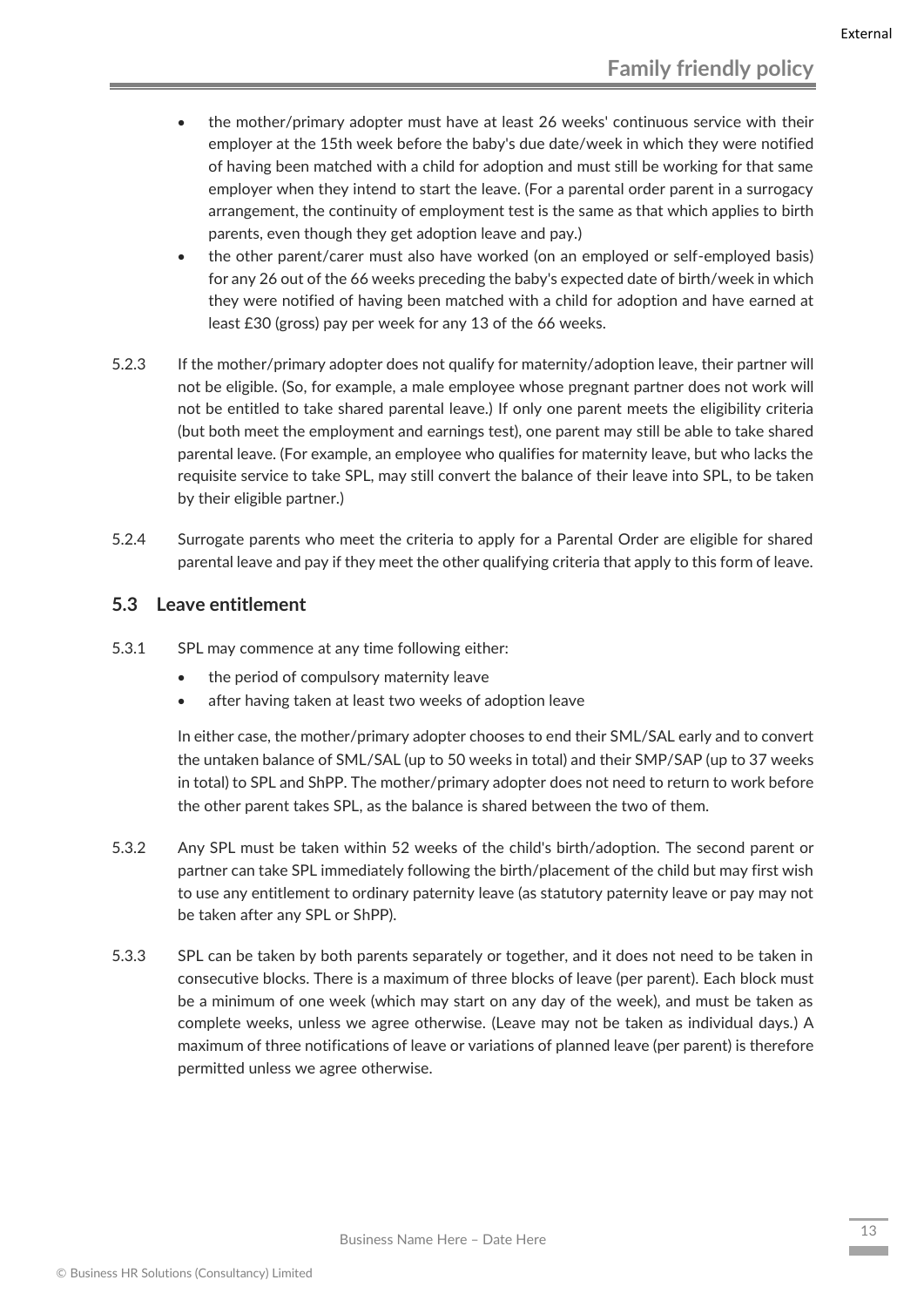#### <span id="page-14-0"></span>**5.4 Providing notice**

- 5.4.1 **Notice to end maternity/adoption leave:** the mother/adopter must give their employer eight weeks' notice to end the entitlement to maternity/adoption leave early, which will then enable both parents to take advantage of the shared parental leave regime. This notice can be given before or after the birth/placement. If it is given after the birth, the notice is binding; if it is given before the birth, the mother may withdraw the notice up to six weeks after the birth.
- 5.4.2 **Declaration of entitlement:** both partners must first sign a declaration that they intend to take shared parental leave (this must be done at least eight weeks before any shared parental leave may start).
- 5.4.3 The declaration should give:
	- their names and NI numbers
	- confirm that they meet the eligibility criteria
	- that the information provided is correct and that if either cease to meet the conditions of entitlement to shared parental leave then they will immediately notify the employer
	- specify how much leave has been taken as maternity/adoption leave and pay and how much is therefore available as SPL and ShPP
	- a non-binding indication of how much leave each person is intending to take as SPL and the proposed start and end dates of the leave and importantly, if more than one period of leave is requested
	- The partners should also state the date on which the child is expected to be born and the actual date of birth or, in the case of an adopted child, the date on which the employee was notified of having been matched with the child and the date of placement for adoption; and should include a non-binding indication of when the employee expects to take the leave.
- 5.4.4 A copy of the child's birth certificate (in the case of an adopted child, documentary evidence of the name and address of the adoption agency, the date on which they were notified of having been matched with the child and the date on which the agency expects to place the child for adoption) and the name and address of the partner's employer must be provided within 14 days of any request to do so.
- 5.4.5 **Leave request:** an employee who is entitled to and who intends to take shared parental leave must then give a separate written notice at least eight weeks before the start of any proposed period of SPL. The notice can be given at the same time as the declaration above, or later.
- 5.4.6 Each employee is permitted to make three separate leave requests. We will aim to respond promptly to a leave request.
- 5.4.7 **Continuous leave:** if the employee asks for a single continuous period of leave, they may take this on their chosen dates.
- 5.4.8 **Discontinuous leave:** if the request is for discontinuous periods of leave:
	- This is subject to a two-week discussion period during which we may agree, refuse, or propose alternative dates. Such requests will be carefully considered, but if we cannot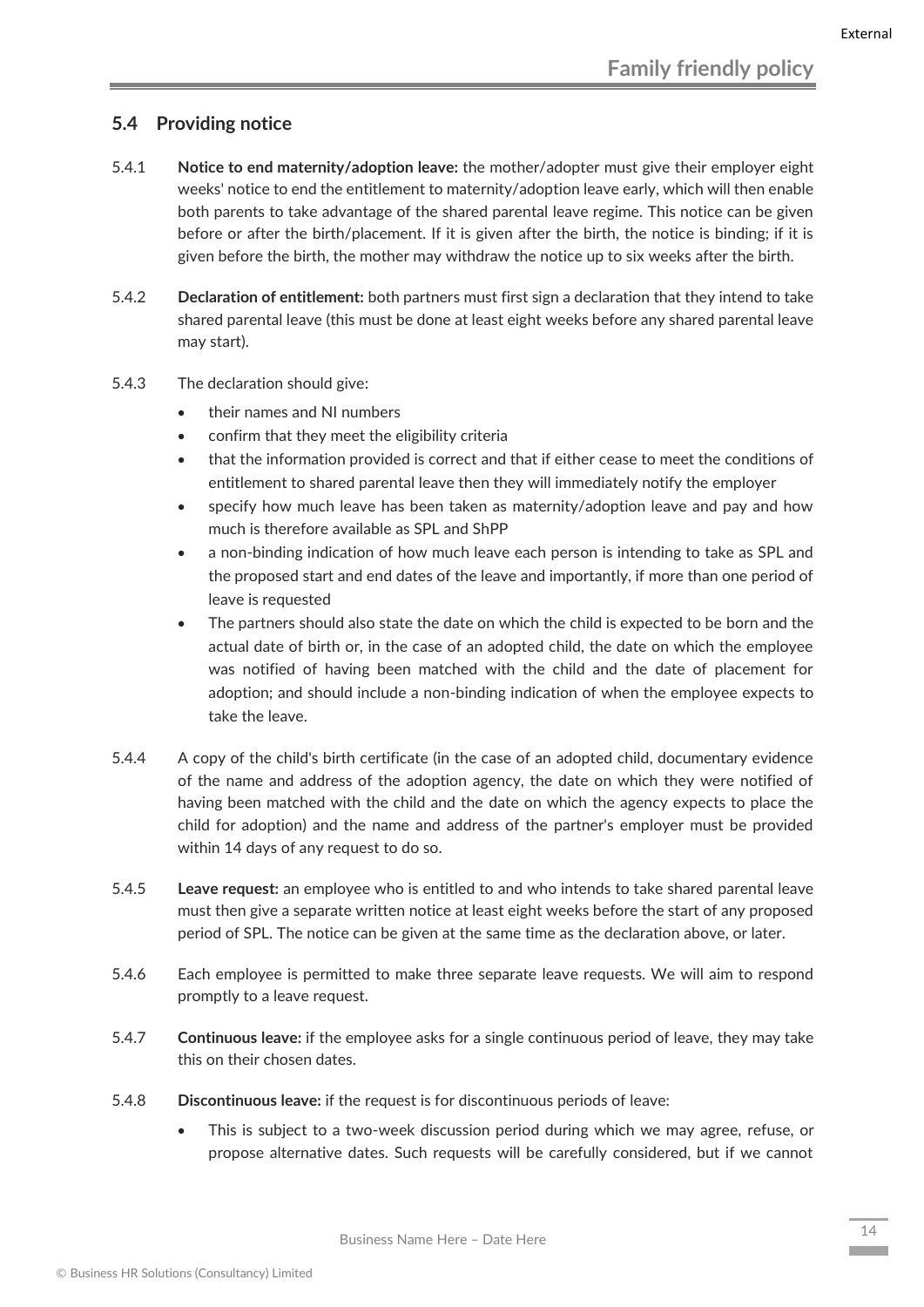reach agreement on a requested pattern of leave, the employee must either take that period of leave in a single block starting on a date of their choice or withdraw the request for leave (in which case it will not count towards their three permitted requests).

- The employee has 19 days from the date the request was made to us to choose when this leave period will begin, but the leave cannot start earlier than the initial notified start date.
- 5.4.9 Note that requests for discontinuous leave will be considered on a case-by-case basis. Agreeing to one request will not set a precedent or create the right for another employee to be granted a similar pattern of SPL.
- 5.4.10 Once agreed, we will confirm the details in writing. The leave may then only be varied in certain circumstances (for example, if the relationship breaks down or on the death of either the mother or her partner). In the former case, both parties need to agree to the change. However, if the mother gave notice of her intention to take SPL before the birth, they can change the details within six weeks of the birth, by giving us at least eight weeks' notice before the period of SPL starts. Otherwise, a request to change the dates must provide eight weeks' notice and will count as one of the three requests.
- 5.4.11 Different notification requirements apply if the baby is born early (before the beginning of the expected week of childbirth) and the parent had booked shared parental leave/pay to be taken in the eight-week period following the expected week of childbirth (EWC). In this case, the parent may prefer to take the booked leave and pay after the actual birth. They should provide us with notice to vary their shared parental leave and pay as soon as practicable following the birth. This flexibility does not apply to shared parental leave or pay booked to start eight or more weeks after the EWC, nor does it allow the parent to vary the number of weeks of leave or pay booked. (The latter would count as one of the three notices and would require eight weeks' notice of the variation.)
- 5.4.12 Because shared parental leave may involve more than one period of leave, and more than one employer, we encourage employees who intend to take such leave to plan early and to discuss their initial intentions with us on an informal basis as soon as possible. This will enable us to plan more effectively for this, to discuss what may/may not be practical and therefore may also prevent the employee from using one of the three requests for an arrangement that is unlikely to be accepted. We will always consider requests, but discontinuous periods of leave will be subject to us being able to arrange suitable cover for the absences.

#### <span id="page-15-0"></span>**5.5 Shared parental pay (ShPP)**

- 5.5.1 If the parents take shared parental leave, the balance of the untaken statutory maternity/adoption pay may be converted into shared parental pay (ShPP) and be shared with the partner. The total period of paid leave will not exceed 39 weeks, whichever parent takes the leave. The mother, or primary adopter must take at least two weeks of statutory maternity or adoption pay <insert if factory workers are employed> (four weeks in the case of factory workers). The maximum amount of ShPP that can be created is therefore 37 weeks.
- 5.5.2 If the mother/primary adopter does not qualify for statutory maternity pay/maternity allowance/statutory adoption pay, their partner will not be eligible for ShPP.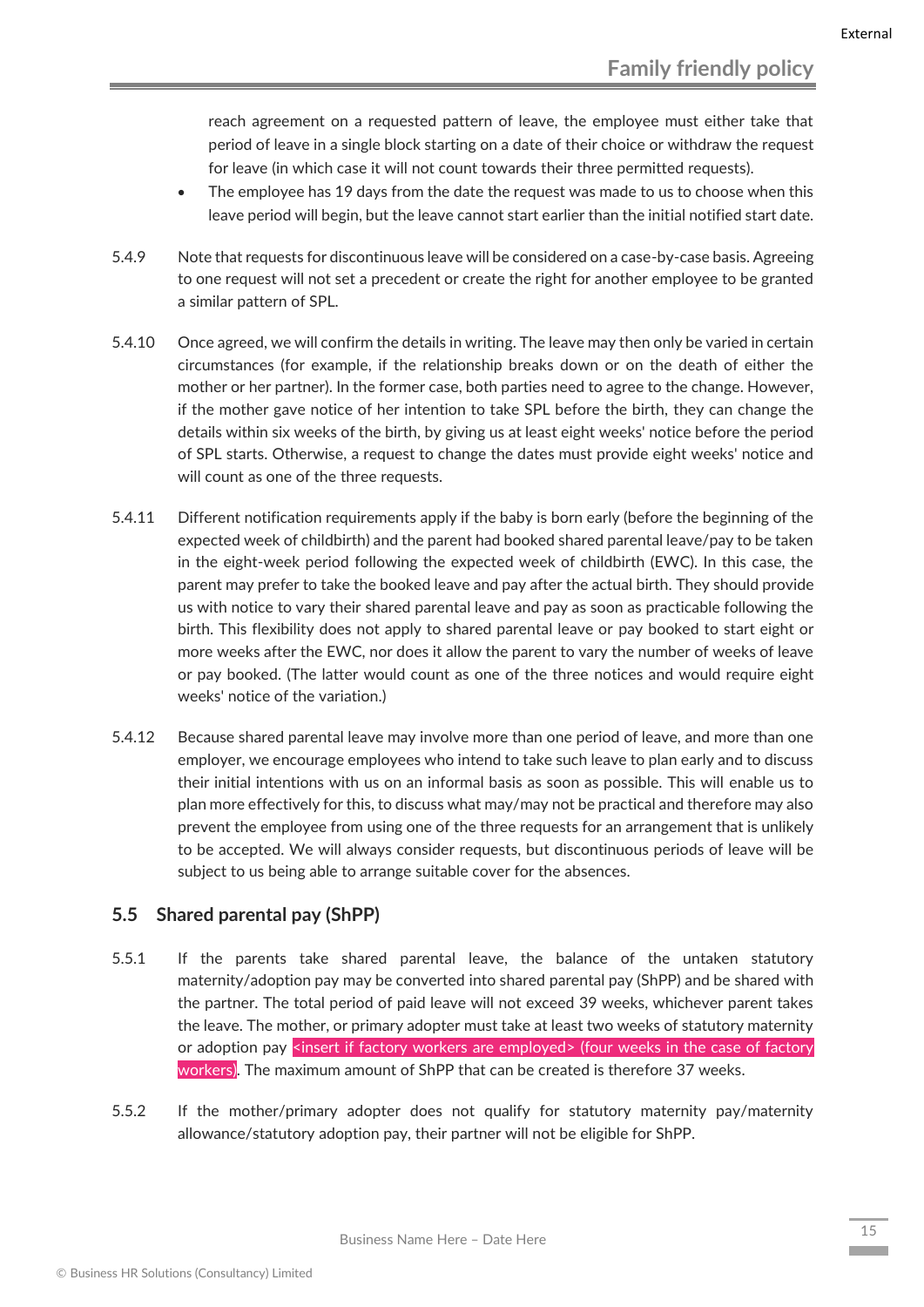- 5.5.3 To qualify for ShPP, the partner must (in addition to passing the continuity of employment test above) have earned an average salary equivalent to the Lower Earnings Limit for eight weeks prior to the 15th week before the baby's due date/expected placement date. If the mother's partner meets the economic test but is self-employed, the employee can still apply for SPL but the partner will not be able to receive ShPP on the weeks that they are caring for the child.
- 5.5.4 Note: ShPP is paid at the flat statutory rate; the higher rate of maternity payments does not apply. This applies even if the mother returns from maternity leave after only two weeks (so during the period when she would have been paid the higher level of statutory maternity pay).
- 5.5.5 In addition to the information included in the notice of entitlement to take SPL, the partners should include in their declaration details of the start and end dates of any maternity/adoption pay or maternity allowance; the total amount of ShPP available; the amount of ShPP the employee and partner each intend to claim; a non-binding indication of when the employee expects to claim ShPP; and a signed declaration from the employee confirming that the information given is correct and that they will notify us of any change in circumstances that mean that they cease to be eligible for ShPP. The mother/primary adopter should sign a declaration agreeing to the partner claiming ShPP; confirming that they have reduced their maternity/adoption pay or maternity allowance and that they will immediately inform their partner should they cease to satisfy the eligibility conditions.
- 5.5.6 <Specify here the details of any enhanced payment scheme you provide over and above ShPP. If applicable, include reference to any relevant repayment agreement that must be signed prior to the enhanced payments being made.>

#### <span id="page-16-0"></span>**5.6 Work and contact during the leave period (SPLIT days)**

- 5.6.1 In addition to the usual 10 KIT days for employees on maternity/adoption leave, employees who take shared parental leave are eligible to take 20 SPLIT days each, without this bringing their period of SPL to an end or affecting their ShPP.
- 5.6.2 SPLIT days may be taken at any time during the period of shared parental leave, subject to the employee and their manager agreeing work to be covered. There is no obligation to attend or to provide SPLIT days. Any SPLIT days worked will not extend the period of SPL.
- 5.6.3 Employees on SPL are encouraged to keep in touch with us and we will continue to make reasonable contact with them during their period of leave.

#### <span id="page-16-1"></span>**5.7 Returning to work after shared parental leave**

5.7.1 An employee who has been absent for no more than 26 weeks in total (either as one block or in aggregate and including any time on maternity, paternity, or adoption leave) is entitled to return to their original job, and to return to a job that is similar and suitable if the absence is longer than 26 weeks.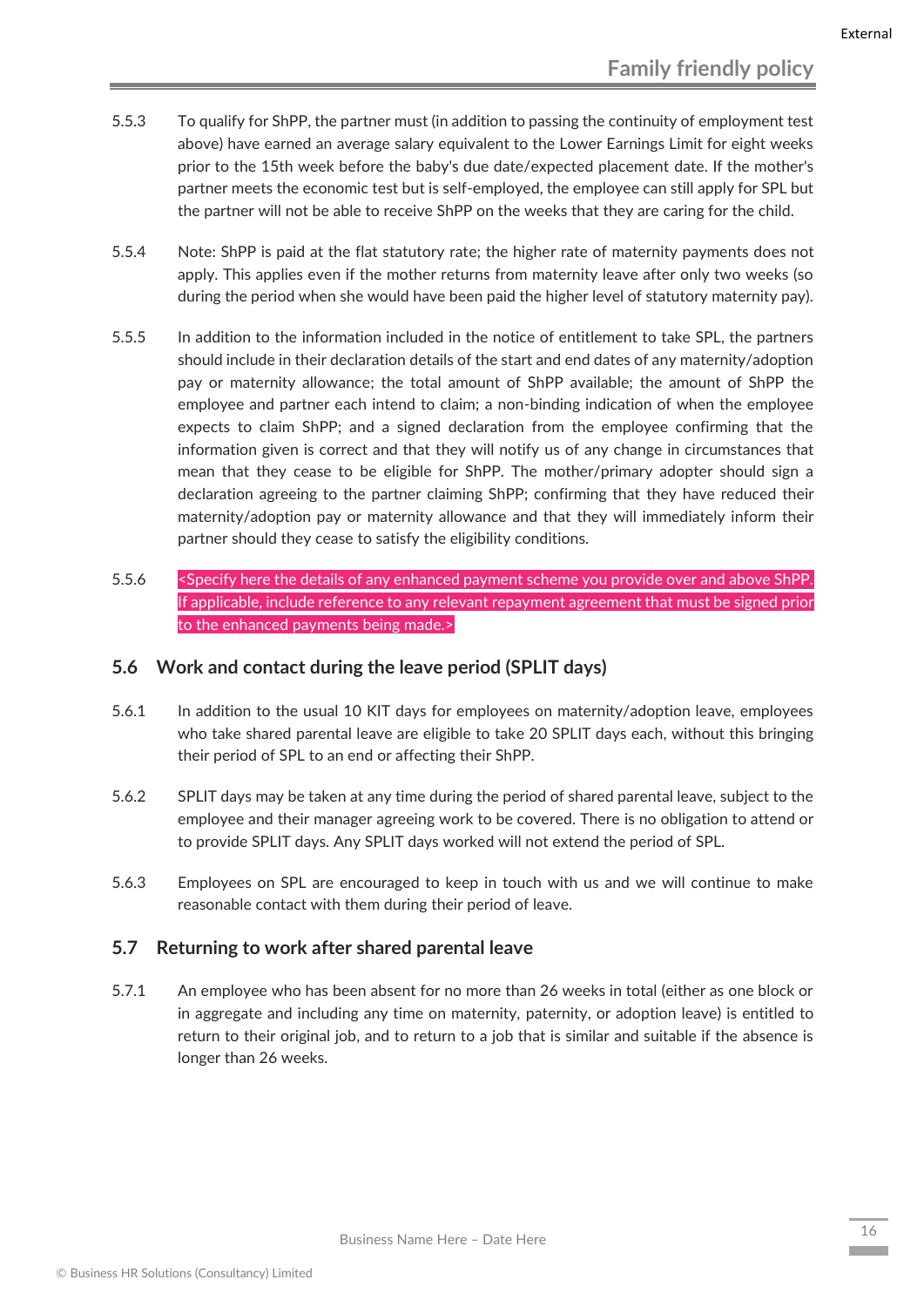5.7.2 An employee who wishes to return to work earlier or later than the expected return date should make a written request to do so, giving at least eight weeks' notice of the proposed date of return. This will count as one of the three permitted requests. If the employee has already used all three notifications to book/vary leave, then we will consider the request but are not obliged to accept it.

## <span id="page-17-0"></span>**6 Paternity leave**

#### <span id="page-17-1"></span>**6.1 Eligibility**

- 6.1.1 To qualify for paternity leave, employees must be taking the time off to look after the child and:
	- have, or expect to have, responsibility for the child's upbringing
	- be the biological or adoptive parent of a child born or placed for adoption, or be the mother's partner, or the intended parent (if the baby is born through a surrogacy arrangement)
	- have worked continuously for 26 weeks' or more by the end of the  $15<sup>th</sup>$  week before the baby is due; or, for adoption, have a minimum of 26 weeks' continuous service extending into the 'matching week'. (For UK adoptions, this is the week beginning on a Sunday and ending on a Saturday in which the employee is notified of having been matched with the child; for overseas adoptions, it is the date the child enters the UK or when the employee wants the paternity pay to start).
- 6.1.2 Where a child is adopted jointly, one partner (of any gender) may take adoption leave and the other may take paternity leave (subject to meeting the eligibility criteria).
- 6.1.3 Paternity leave cannot be taken after a period of shared parental leave has been taken. Therefore, an employee wishing to take both paternity leave and shared parental leave is advised to take paternity leave first.

#### <span id="page-17-2"></span>**6.2 Leave entitlement**

- 6.2.1 Qualifying employees may take up to two weeks' paternity leave.
- 6.2.2 Paternity leave may be taken:
	- from the date the baby is born (whether this is earlier or later than expected)
	- from a chosen number of days or weeks after the date the baby is born (whether this is earlier or later than expected)
	- from a chosen date.
- 6.2.3 The leave must be completed:
	- within 56 days of the actual birth of the baby/placement for adoption within the UK, or date of entry into the UK for overseas adoptions
	- if the baby is born early, within the period from the actual date of birth up to 56 days after the expected week of birth.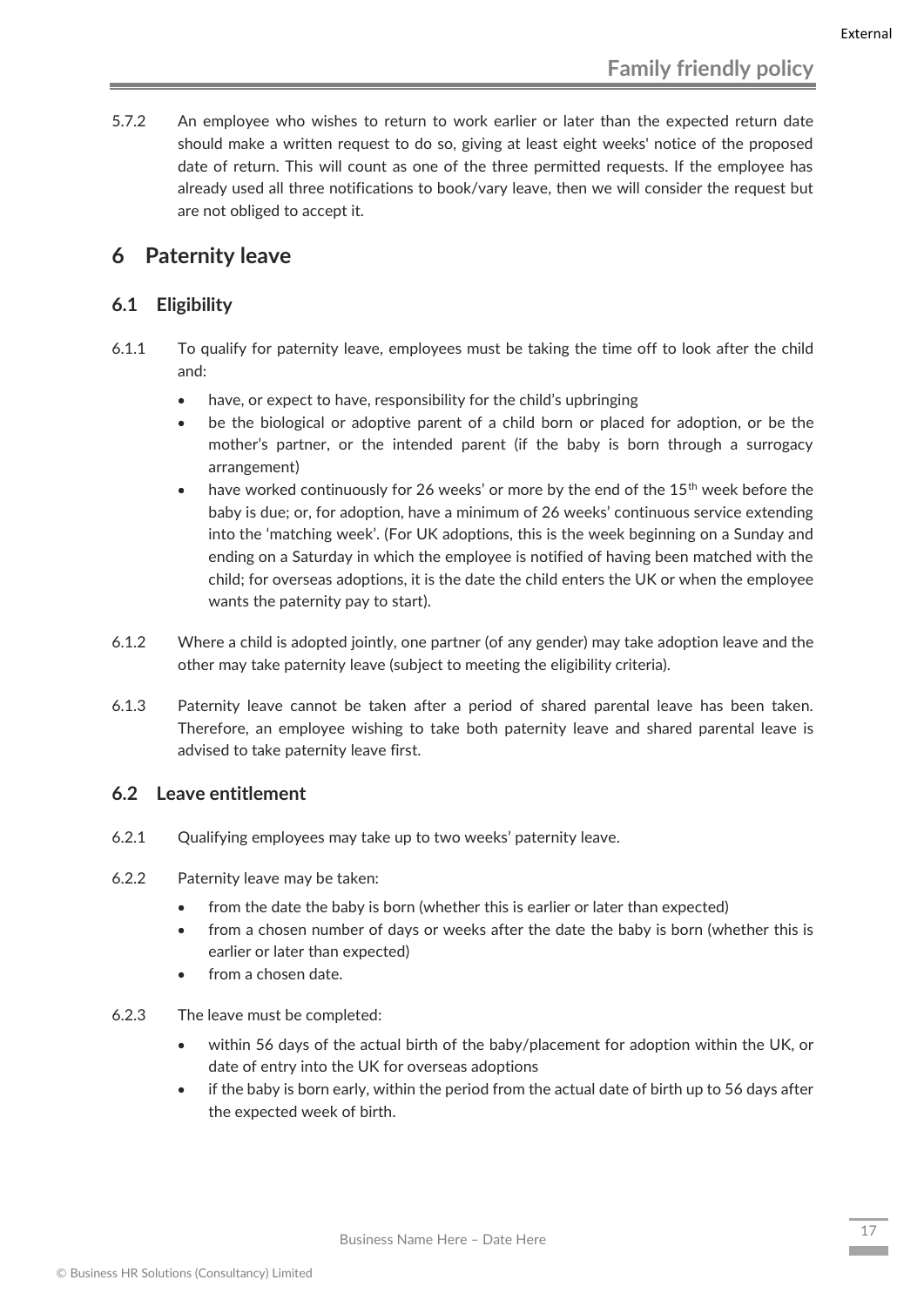- 6.2.4 Paternity leave may be taken as either one week or two weeks' consecutive leave but cannot be taken as odd days. It can start on any day of the week.
- 6.2.5 If the baby is born early, leave must be completed within the period from the actual date of birth up to 56 days after the expected week of birth. (This means that parents of premature babies have a longer period after the birth in which to take paternity leave.) Paternity leave may not be taken before the birth, so an employee who has given notice for a date and the baby is not yet born must continue to work and leave will start the day after the baby is born.
- 6.2.6 Only one period of leave will be available, irrespective of whether more than one child is born as the result of the same pregnancy.
- 6.2.7 Employees are entitled to return to the same job following paternity leave.

#### <span id="page-18-0"></span>**6.3 Providing notice**

- 6.3.1 **Birth:** the employee must inform us, in writing, of the intention to take paternity leave by the end of the 15th week before the baby is due, unless this is not reasonably practicable (in which case as soon as it is reasonably practicable).
- 6.3.2 The notification should specify:
	- the week the baby is due
	- whether the employee wishes to take one or two weeks' leave
	- the date of starting the leave.
- 6.3.3 **UK adoption**: the employee must inform us of the intention to take paternity leave within seven days of the date of official notification of having been matched with a child.
- 6.3.4 **Overseas adoptions:** the employee must inform us of the intention to take paternity leave within 28 days of the date of official notification of the placement. 28 days' notice should be given of the date of starting the leave and the date the child will enter the UK.
- 6.3.5 Employees may change their minds about the date on which they want the leave to start providing they inform us in writing at least 28 days in advance (unless this is not reasonably practicable). They should also tell us the date they wish any payments of SPP to start at least 28 days in advance (unless this is not reasonably practicable).
- 6.3.6 <Optional:>Employees who wish to take paternity leave should complete the appropriate request form.

#### <span id="page-18-1"></span>**6.4 Paternity pay**

6.4.1 This is paid at the current rate of Statutory Paternity Pay (SPP), which is either the flat weekly rate or 90% of the employee's earnings if this is less. SPP is treated as normal pay and therefore is subject to deductions for tax and National Insurance.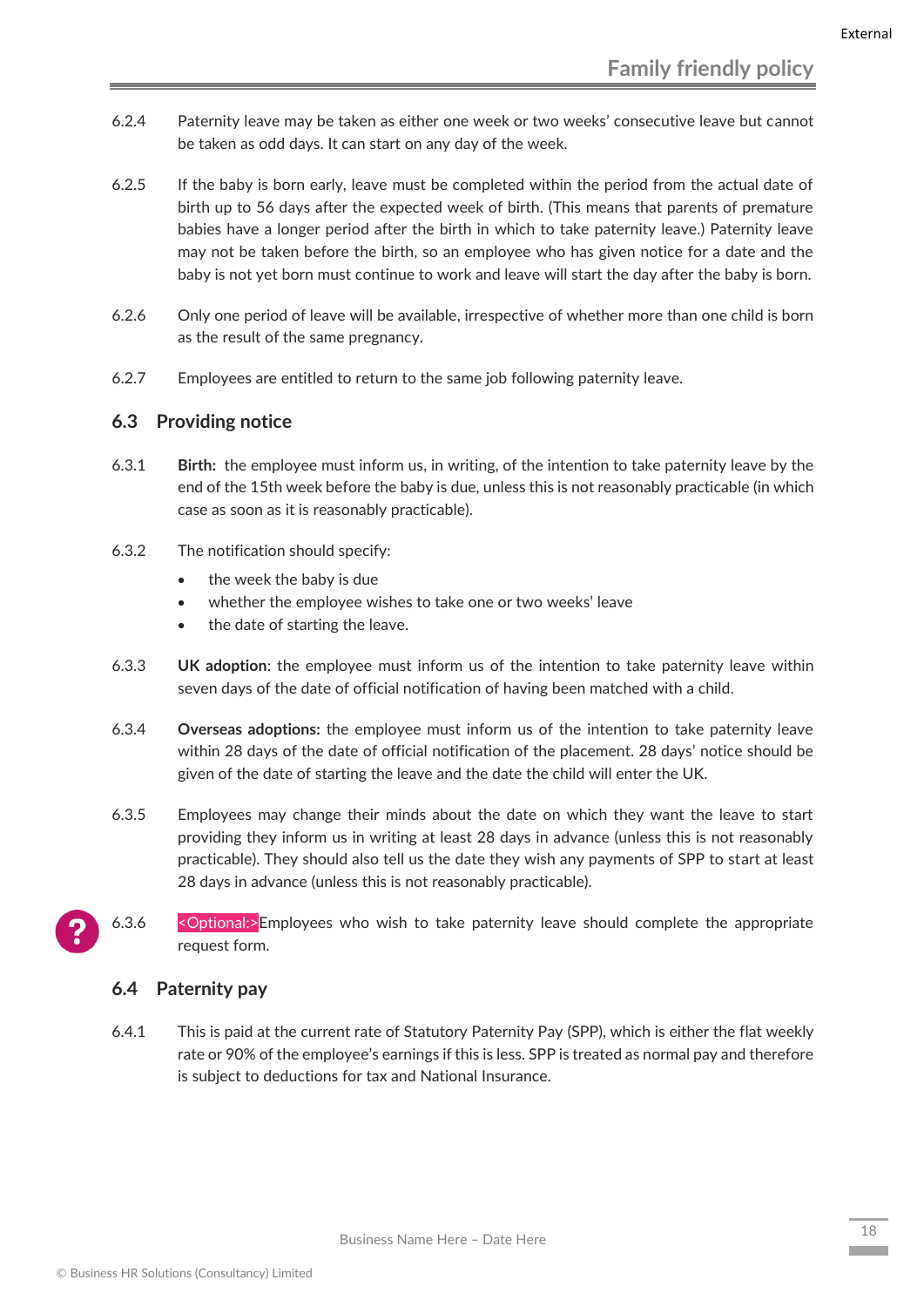6.4.2 To qualify for statutory paternity pay, in addition to the above the employee must still be employed up to the date of the birth and have average earnings at least equal to the lower earnings limit for NI contributions.

#### <span id="page-19-0"></span>**6.5 Time off for antenatal/pre-placement adoption appointments**

6.5.1 Employees who have a "qualifying relationship" with a pregnant woman or her expected child, or are the secondary adopter, are entitled to take time off work to attend antenatal appointments or pre-placement adoption appointments with the mother/primary adopter. For further details, see 'Appointments and pregnancy related absences' under our Maternity and Adoption leave section above.

## <span id="page-19-1"></span>**7 Parental leave**

#### <span id="page-19-2"></span>**7.1 Eligibility**

- 7.1.1 Employees have the right to parental leave if they have one year's continuous employment and they:
	- are the parent of a child who is under 18 years old and are either named as a parent of the child on the birth certificate or have formal parental responsibility for the child although separated in marriage and/or not living with the child, OR
	- have adopted a child who is under the age of 18.
- 7.1.2 Both parents may take parental leave, regardless of their gender and including those in samesex relationships. However, foster parents are not entitled to parental leave.

#### <span id="page-19-3"></span>**7.2 Leave entitlement**

- 7.2.1 Employees may take up to a total of 18 weeks' unpaid parental leave to care for their child (born or adopted) from birth up until the child's  $18<sup>th</sup>$  birthday. For part-timers, this leave is calculated on a pro rata basis (so a "week's leave" for an employee working three days a week will be three days).
- 7.2.2 Parental leave applies in respect of each child, so the parents of twins will be entitled to 18 weeks' leave for each child.
- 7.2.3 Parental leave is to be used to care for the child/children or to make arrangements for the child's welfare.
- 7.2.4 Any leave taken with previous employers will count towards the 18-week allowance for each child.

#### <span id="page-19-4"></span>**7.3 Providing notice**

7.3.1 Employees who wish to take parental leave should: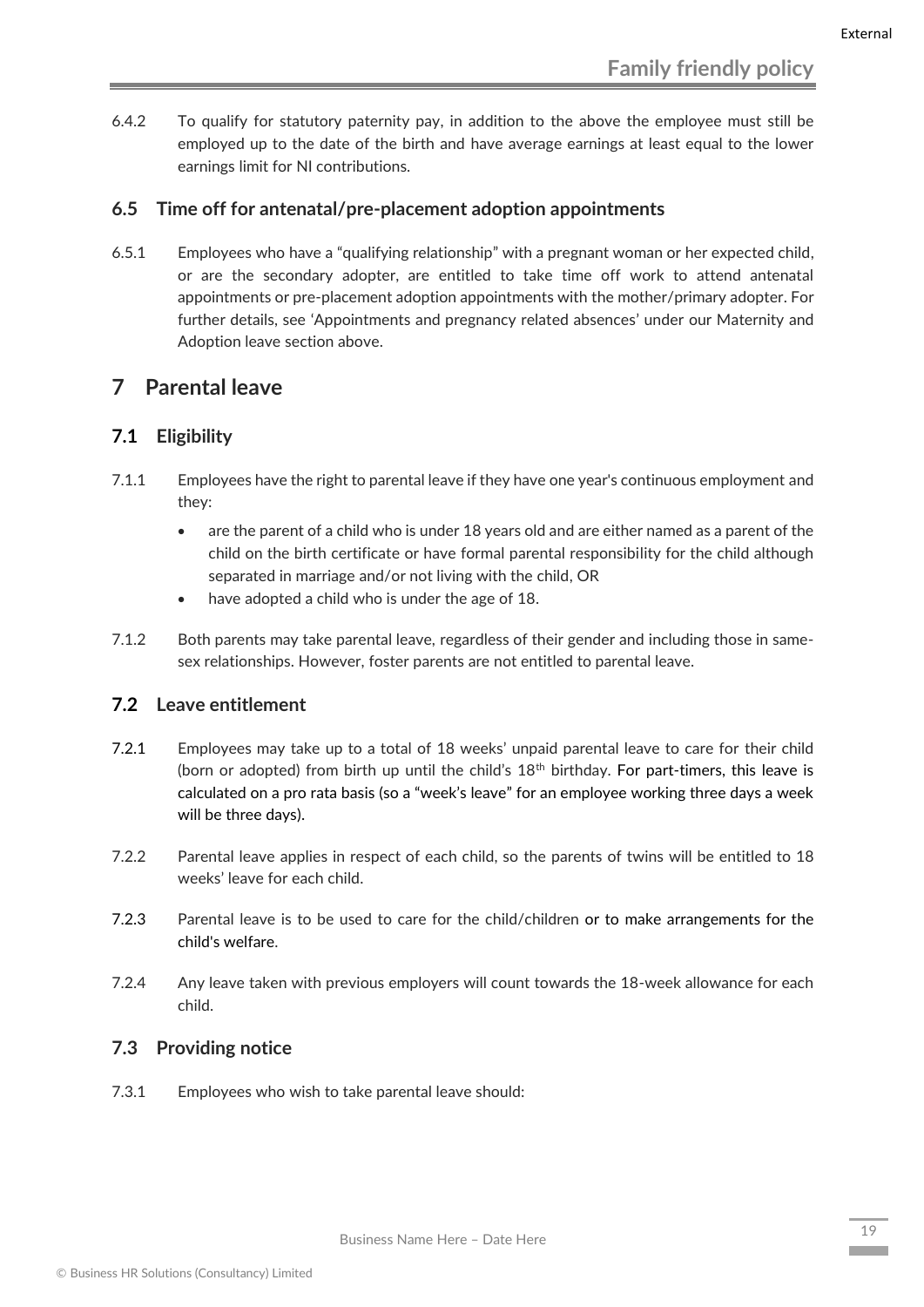- notify their manager at least 21 days in advance, giving the reason for the requested leave and producing an appropriate birth or adoption certificate or such other documentation as we reasonably request (required for the first period of parental leave for each child only)
- <optional>complete the Application for Parental Leave Form
- declare any periods of parental leave taken with a previous employer.
- 7.3.2 Employees must give 21 days' notice before the date on which the leave is to commence. For a prospective parent, where leave is to commence on the day the child is born, the notice must be given at least 21 days before the beginning of the EWC; for prospective adoptive parents, at least 21 days before the expected week of the placement. In rare cases where this is not possible, an adoptive parent should give the notice as soon as is reasonably practicable.
- 7.3.3 Employees who wish to take parental leave will be required to provide evidence that they are either the parent or are legally responsible for the child. This evidence might take the form of information contained in the child's birth certificate, papers confirming a child's adoption or the date of placement in adoption cases or, in the case of a disabled child (and where a parent wishes to make a special request to take leave in multiples of days, as discussed below) the award of disability living allowance for the child.
- 7.3.4 Parental leave should be taken in blocks of one week, unless the child is disabled, in which case it may be taken in multiples of a day. A maximum of four weeks may be taken each year. A "year" is a twelve-month period commencing at the anniversary of starting employment (if the employee already has a child under the age of 18) or commencing with the child's date of birth/adoption if the employee already has twelve months' service.
- 7.3.5 Employees who take leave of less than one week (unless the child is disabled) will forego a week's leave for the purposes of the 18 weeks' leave entitlement but will continue to be paid as normal for the time worked.
- 7.3.6 We reserve the right to postpone parental leave if we believe that the absence would unduly disrupt the business. If we deem it necessary to postpone parental leave, we will notify the employee in writing within seven days of receipt of the request for parental leave. We will set out the reason for the postponement and attempt to agree a suitable alternative date on which parental leave can be taken. The leave will not be postponed to a date later than six months from the original date requested.
- 7.3.7 We will not postpone leave if the employee wishes to take it immediately on the birth or adoption of a child, provided the required 21 days' notice has been given, nor will we postpone leave if the postponement would mean that the employee would no longer qualify for parental leave (e.g. postponing it until after the child's 18<sup>th</sup> birthday).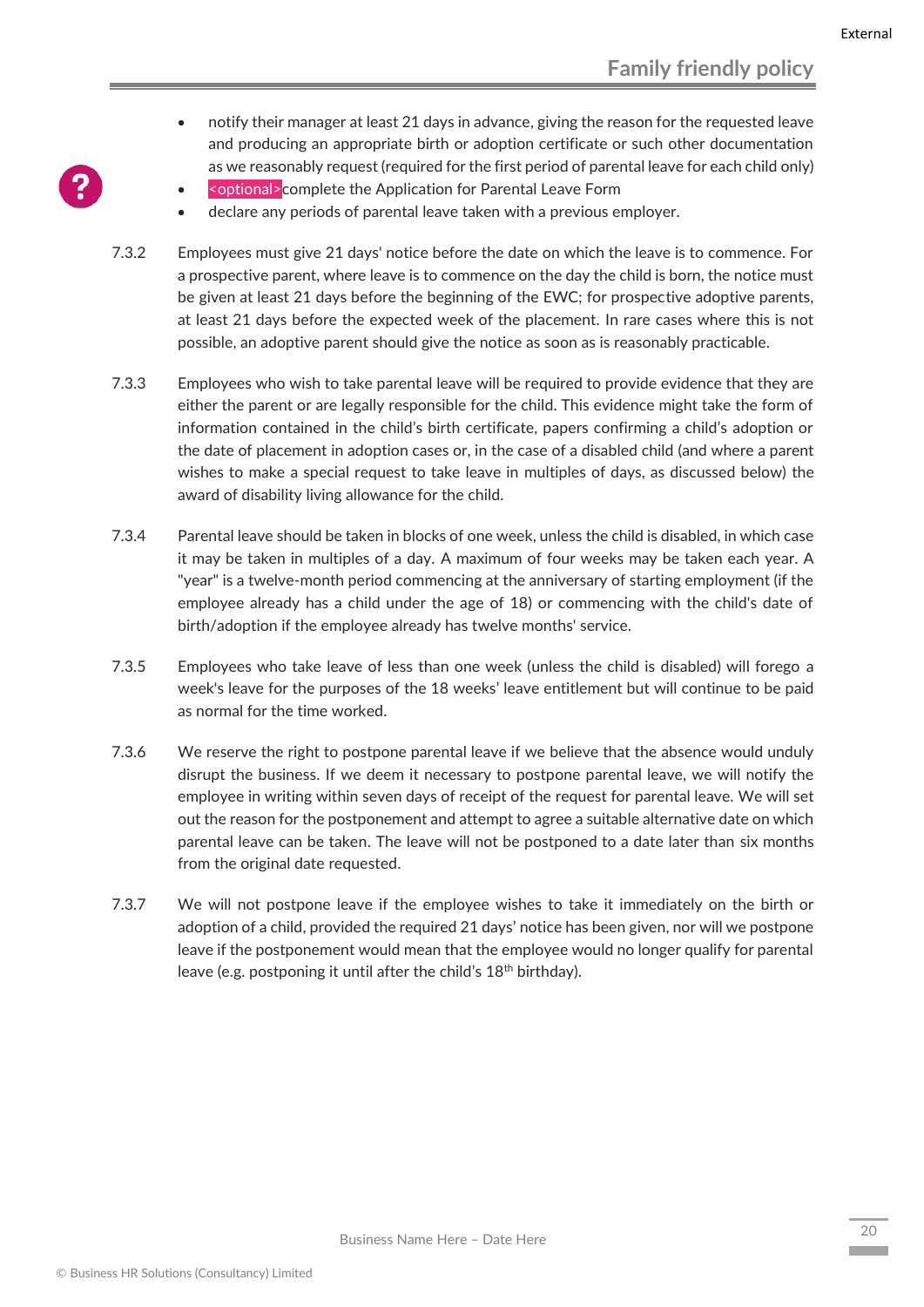#### <span id="page-21-0"></span>**7.4 Returning to work after parental leave**

7.4.1 On return from parental leave, employees have the right to return to the same job if the leave was for a period of four weeks or less; if it was for a longer period (ie where the leave spans across an anniversary of employment or the birth of the child and the employee decides to take both years' entitlements, or where leave is taken for more than one child) the employee is entitled to return to the same job, or, if that is not reasonably practicable, a similar job which has the same or no less favourable terms and conditions as the previous job.

### <span id="page-21-1"></span>**8 Parental bereavement leave**

#### <span id="page-21-2"></span>**8.1 Overview**

8.1.1 In the deeply tragic event that an employee suffers the loss of their child, parental bereavement leave will be available to eligible parents.

#### <span id="page-21-3"></span>**8.2 Eligibility**

- **8.2.1** Statutory parental bereavement leave (PBL) is available to employees who were the primary carers for a child under the age of 18 who has recently passed away. This also applies to babies are stillborn after the 24<sup>th</sup> week of pregnancy.
- **8.2.2** This will be a "day one" right, meaning that employees will be entitled to statutory parental bereavement leave regardless of their length of service.
- **8.2.3** In most cases, this will allow birth parents whose child has died to take leave, unless they were not the child's primary carers (for example if their child had been subsequently adopted, the previous carers would not be entitled to leave). The entitlement will be focused more on who has responsibility as the "primary carers" for the child and less on the legal status between the adult and the child.
- **8.2.4** As well as birth parents, leave will also be available to adults with parental responsibility for children in "non-traditional family structures". This means that entitlement will cover:
	- adoptive parents
	- individuals who are fostering to adopt
	- legal guardians
	- most foster parents (although short-term arrangements, such as emergency foster care, may not be covered).
- **8.2.5** Pregnant mothers who suffer a stillbirth 24 weeks or more into pregnancy will still be entitled to take up to 52 weeks of statutory maternity leave (and any related statutory maternity pay), in addition to parental bereavement leave. Similarly, those who would have been eligible to take adoption leave, shared parental leave or paternity leave in respect of a child who is stillborn from 24 weeks or more into pregnancy, will still be entitled to take these statutory leave periods as normal and in addition to parental bereavement leave. In such cases, PBL will normally be taken after the other period of statutory leave.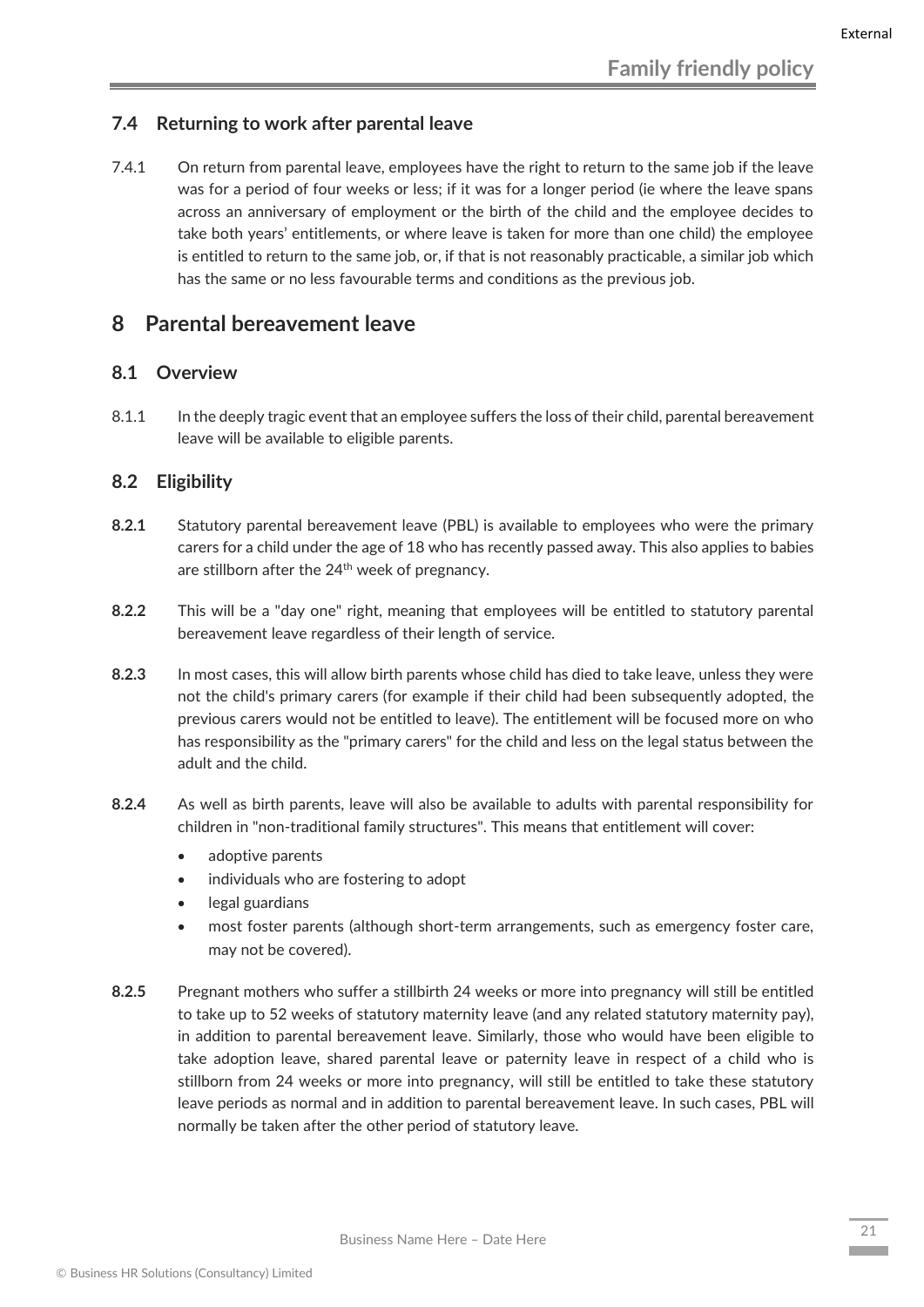**8.2.6** Statutory parental bereavement leave will be applicable for each child in situations involving multiple deaths.

#### <span id="page-22-0"></span>**8.3 Leave entitlement**

- **8.3.1** Employees may take up to two weeks parental bereavement leave.
- **8.3.2** The leave can be taken as one block of two weeks or two blocks of one week. Leave may not be taken as individual days.
- **8.3.3** The leave must be taken within 56 weeks from the date of the death of the child. This will allow flexibility regarding when the leave is taken. For example, one week can be taken immediately following the child's death and the second week could be taken around the first anniversary of the child's death.
- **8.3.4** The 56-week timeframe also allows for employees who are entitled to other types of statutory family leave, such as maternity leave to use this in conjunction with parental bereavement leave.
- **8.3.5** Where an employee is taking a period of parental bereavement leave and this is to be interrupted by another statutory leave entitlement (such as maternity, paternity or parental leave) the PBL will end immediately before the start of the other leave. Any remaining entitlement to PBL may then be taken at the end of the other period of leave and must be taken in a single consecutive period.
- 8.3.6 Simple 15 you have a general compassionate or bereavement leave policy in place, reference the name of the policy here and insert details regarding how parental bereavement leave will be offered either in addition to or integrated with your existing arrangements.>

#### <span id="page-22-1"></span>**8.4 Providing notice**

- **8.4.1** Employees will not be required to give notice for taking statutory parental bereavement leave immediately following the loss of the child.
- **8.4.2** Employees should give at least one weeks' notice for taking statutory parental bereavement leave if they intend for this to begin after 56 days of the date the child passed away.
- **8.4.3** Employees are not required to evidence the death by producing a death certificate or letter from a GP. A written declaration may be required for statutory parental bereavement leave taken after the initial period and not immediately following the child's death.

#### <span id="page-22-2"></span>**8.5 Parental bereavement pay**

- **8.5.1** To be eligible for statutory parental bereavement pay, the employee must have:
	- at least 26 weeks' continuous employment ending with the week before the week in which the death occurred and still be employed on the day on which the death occurred; and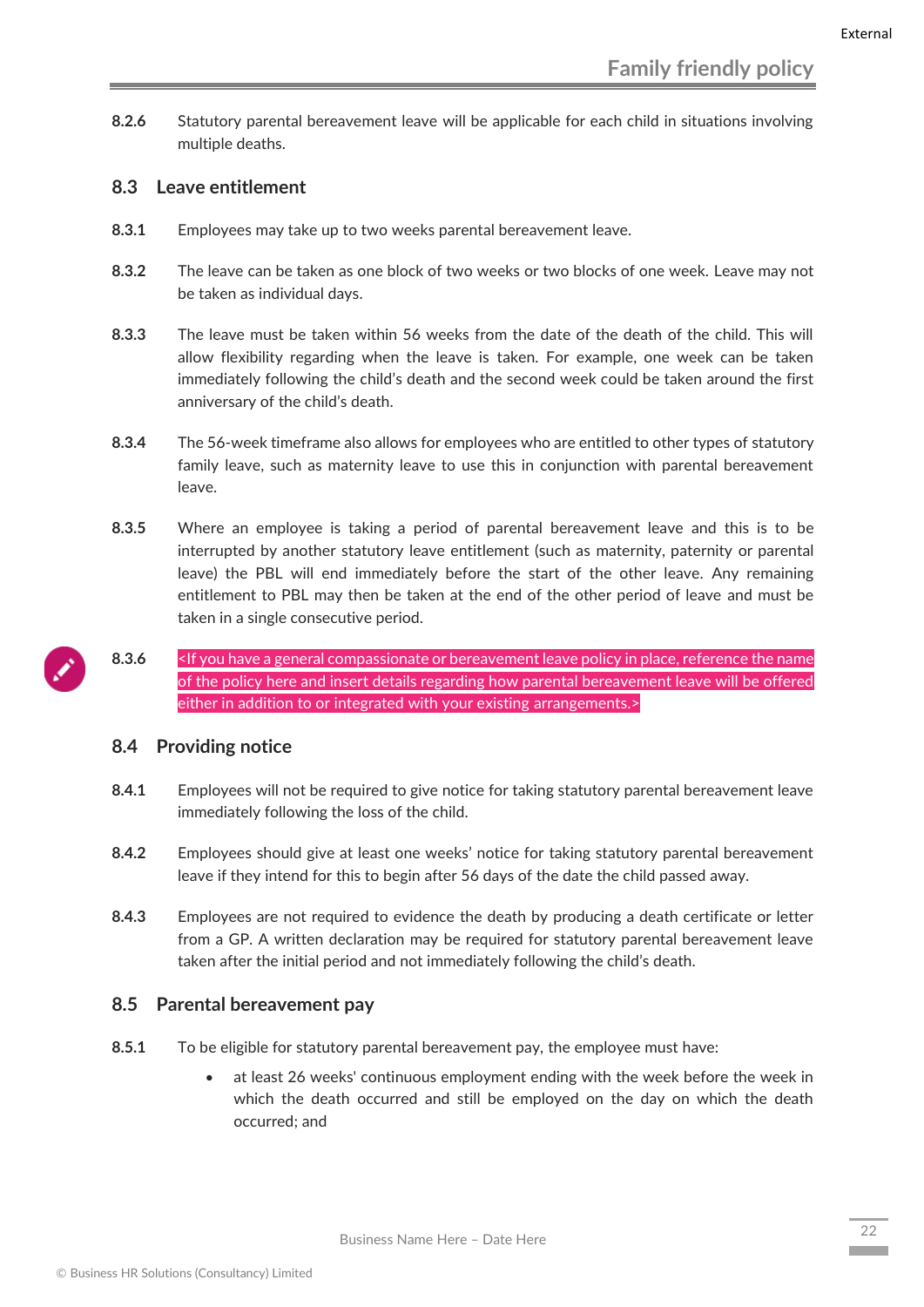- normal weekly earnings in the eight weeks up to the week before the child's death that are not less than the lower earnings limit for National Insurance contribution purposes.
- **8.5.2** Within a reasonable timeframe, employees will be required to provide a written declaration confirming that they meet the eligibility requirements to receive statutory parental bereavement pay.
- **8.5.3** The need to provide a written declaration for statutory parental bereavement pay is separate to the right to statutory parental bereavement leave.
- **8.5.4** Statutory parental bereavement pay will be the lesser of either 90% of average gross weekly pay or the flat rate of statutory parental bereavement pay for each of the two weeks.
- **8.5.5** <Insert here the details of any enhanced scheme you provide over and above **SPBP**. If applicable, include reference to any relevant repayment agreement that must be signed prior to commencement of parental bereavement leave>.

## <span id="page-23-0"></span>**9 Other leave**

#### <span id="page-23-1"></span>**9.1 Time off for dependants**

- 9.1.1 All employees have the right to take a reasonable amount of unpaid time off work to deal with unexpected situations involving a dependant and not to be dismissed or victimised for so doing. This right applies to all employees, irrespective of their length of service or hours worked.
- 9.1.2 A "dependant" is a parent, spouse, civil partner, child or someone who lives with the employee as part of the family or who reasonably relies on the employee for care in the event of illness or injury. It does not include tenants or boarders living in the family home, or someone who lives in the household as an employee, such as a live-in housekeeper.
- 9.1.3 This time off is intended to deal with unforeseen matters and emergencies. There is no set limit to the amount of time off which can be taken and this will depend on individual circumstances. In most cases one or two days should be sufficient to deal with an immediate problem and to make any longer-term arrangements.
- 9.1.4 Circumstances where an employee can take time off include:
	- if a dependant falls ill, or has been injured or assaulted
	- when a dependant gives birth
	- to make longer term care arrangements for a dependant who is ill or injured
	- to deal with a death of a dependant
	- to deal with an unexpected disruption or breakdown of care arrangements for a dependant
	- to deal with an unexpected incident involving the employee's child whilst at school or nursery or on a school trip.

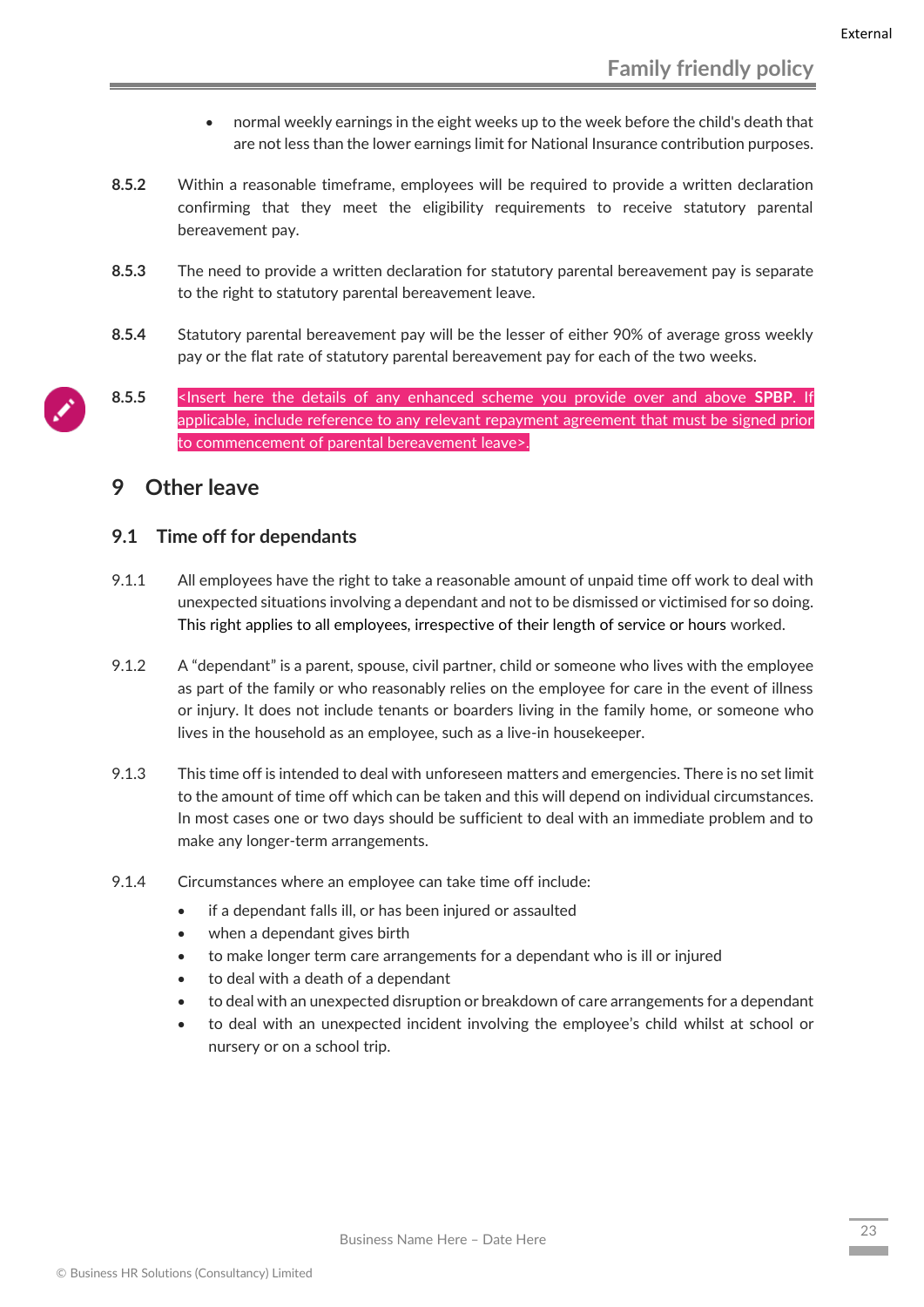- 9.1.5 Time off to attend a funeral, or to carry out executorial duties, would normally be taken as compassionate leave. Where employees need time off for arrangements which are planned in advance (e.g. to take someone to hospital for a check-up), the time off should normally be booked as holiday, or other authorised time off. This leave is not intended to be used for the purposes of the day to day caring for a sick dependant.
- 9.1.6 During any period of time off for dependants, employees continue to be bound by and remain entitled to the benefit of their normal terms and conditions of employment, except for terms relating to wages or salary. They will remain employed by us and accrue unbroken continuity of service and also continue to accrue statutory holiday entitlement under the Working Time Regulations.

#### <span id="page-24-0"></span>**9.2 Miscarriage and stillbirths**

- 9.2.1 We recognise the loss of an unborn child may be a deeply distressing time. If the loss of an unborn child occurs from the  $24<sup>th</sup>$  week onwards into the pregnancy (known as a stillbirth), then the mother will still be entitled to take statutory maternity leave and pay. See section 4 for further guidance.
- 9.2.2 Our parental bereavement leave policy will also apply to those who suffer the loss of an unborn child from the  $24<sup>th</sup>$  week onwards into the pregnancy. See section 8 for further guidance.
- 9.2.3 Parents who were expecting to take other statutory leave arrangements (such as adoption or paternity leave) in respect of a child who is still born from the 24<sup>th</sup> week of pregnancy onwards, may also still be entitled to take the applicable leave and pay. See the 'Parental bereavement leave' section for further guidance.

<The following clauses regarding miscarriage are optional. Employers are not legally required to provide leave for miscarriages which occur before the 24<sup>th</sup> week of pregnancy, but it is recommended. An organisation can set its own pay rules around any leave, such as half pay, full pay or unpaid leave. Employers may choose to provide more leave and/or financial support for the mother rather than the partner due to the additional time likely to be required for physical recovery.>

- 9.2.4 For pregnant employees who suffer the loss of an unborn child before the  $24<sup>th</sup>$  week of the pregnancy, we will *[insert how long]* of *[unpaid or paid]* leave on compassionate grounds, to help support the employee to seek emotional support and recovery from any treatment that may be required.
- 9.2.5 For the second parent or partners of a pregnant mother who have lost an unborn child before the 24<sup>th</sup> week of pregnancy, we will provide linsert how long of lunpaid or paid leave on compassionate grounds and to enable them to support their partner.
- 9.2.6 Throughout this time, employees continue to be entitled to the benefit of their normal terms and conditions of employment, except for terms relating to wages or salary which are detailed above.
- 9.2.7 Employees remain employed by us and accrue unbroken continuity of service and also continue to accrue statutory holiday entitlement under the Working Time Regulations.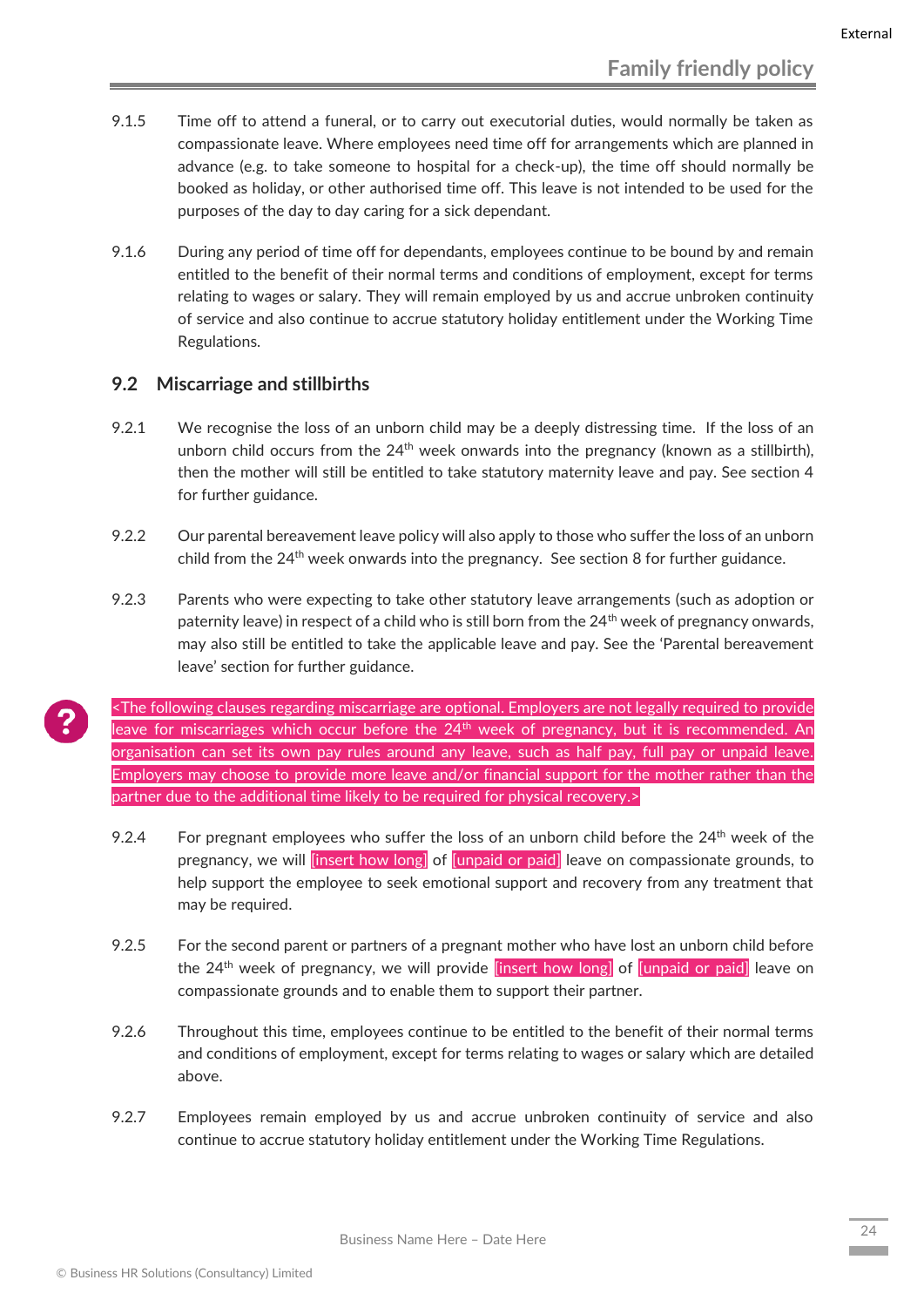<The following section, 'Neonatal leave' is optional, however it is due to become a statutory entitlement for employees in the near future, at which point it will be compulsory for employers to provide. The statutory amount of neonatal leave is currently expected to be up to a maximum of 12 weeks.>

#### <span id="page-25-0"></span>**9.3 Neonatal leave**

- 9.3.1 Neonatal leave is a period of absence which is available for parents whose baby is in a neonatal unit because they have been born prematurely, are born sick or have a low birth weight.
- 9.3.2 Employees whose baby is admitted to hospital as a neonate (28 days old or less) for a continuous period of at least seven days or more, will be able to take up to  $\leq$  insert how much, eg '12 weeks'> leave of absence so that they may spend time at the hospital being with and caring for their baby.
- 9.3.3 To qualify for neonatal leave, employees must be the biological parent, the mother's partner, an intended parent in the case of adoption where the baby they have been matched with was due to be placed with them at birth or shortly afterwards, or an intended parent in a surrogacy arrangement (where they are eligible for or intend to apply for a Parental Order).
- 9.3.4 The amount of neonatal leave that may be taken should be the amount equivalent to the number of weeks the baby needs to spend in neonatal care, up to a maximum of  $\zeta$  insert as above, eg '12 weeks'>. Weeks may begin on any day of the week. Where there may be a partial week at the end of the neonatal care, this will be treated as a whole week.
- 9.3.5 Leave must be taken in a continuous block of one or more weeks. It should be taken immediately following the end of maternity and should normally be taken at the end of other forms of leave such as paternity leave and shared parental leave.
- 9.3.6 All employees, regardless of length of service or hours worked will be entitled to the leave.
- 9.3.7 We recognise that it many cases admission into neonatal care will be a sudden and unexpected event. Therefore, it may not be possible to provide much (if any) notice of an intention to take neonatal leave. Employees should however try to provide as much notice as possible, up to a maximum of one week. Where neonatal leave is to be taken at a later stage, employees should give one weeks' notice. We may ask the employee to provide a written declaration.
- 9.3.8 The leave will be < Confirm if unpaid, paid, paid at a reduced rate such as half pay or capped at a set number of weeks. Confirm whether pay is subject to any eligibility criteria. (When neonatal leave and pay become law, it is expected that pay will be subject to eligibility criteria and will be paid at a statutory rate, comparable to SMP.) Example 'The leave will be paid at the lesser of either 90% of average gross weekly pay or the flat rate of statutory family leave payments, such as SMP. To qualify for pay, employees must have completed 26 weeks' continuous service by the end of the 15<sup>th</sup> week before the expected week of childbirth, or by the week that they are matched with the child.>.
- 9.3.9 < Only insert this clause if time off is paid and you wish to include conditions> To be eligible to receive neonatal pay, employees must also meet certain other conditions: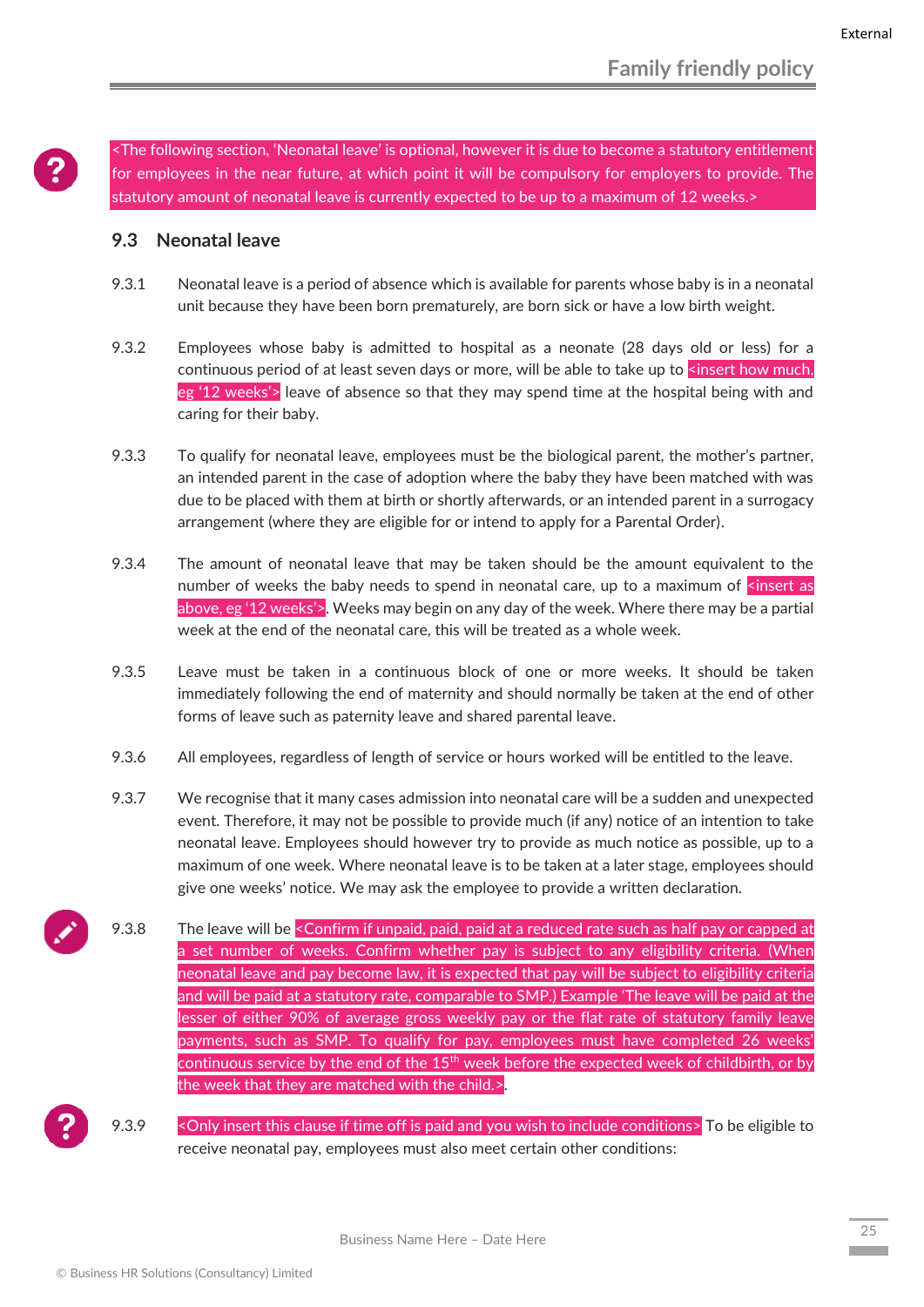- <Insert your conditions here. Suggestions below:>
- <Eg:>the employee must give one weeks' written notice to be placed on neonatal pay
- <Eg:>the employee must provide a brief written declaration confirming the circumstances and that the intention to take neonatal leave is to spend time with and caring for their baby in neonatal care
- $\leq$ Eg: $\geq$ to have received average weekly earnings at least at the lower earnings limit for National Insurance contributions in the relevant period
- $\leq$ Eg: $\geq$ the employee must not be in legal custody at the beginning of the neonatal pay period and must not have started work with another employer after the birth.
- 9.3.10 Throughout neonatal leave, employees continue to be entitled to the benefit of their normal terms and conditions of employment, except for terms relating to wages or salary. < Optional, but strongly recommended:> Any benefits such as <specify, eg "life assurance, private medical insurance, permanent health insurance, private use of a Company car, laptop, mobile phone" etc> will continue to be provided.
- 9.3.11 Employees remain employed by us and accrue unbroken continuity of service and continue to accrue statutory holiday entitlement under the Working Time Regulations.

<The following section, 'Fertility treatment' is optional.>

#### <span id="page-26-0"></span>**9.4 Fertility treatment**

- 9.4.1 Employees who need time off work to undergo fertility treatment (or because their partner is undergoing fertility treatment) should discuss this with <specify whom, eg "their manager or a member of the HR team">. Time off can be taken as annual leave or alternatively, unpaid leave may be authorised or a form of temporary flexible working may be approved, subject to the needs of the business.
- 9.4.2 Employees who need such time off should inform <specify whom, eg "their manager or a member of the HR team">. as soon as the plans have been confirmed; provide a statement from a qualified medical practitioner that fertility treatment has been recommended and approved; and, if requested, produce an appointment card for each occasion on which time off is required. Where possible, appointments should be made for times that will cause the minimum disruption to the working day, and we do ask that as much notice as possible is given of the days and times on which time off is required. Any information provided will be maintained in strict confidence.

## <span id="page-26-1"></span>**10 Terms and conditions of employment**

#### <span id="page-26-2"></span>**10.1 Terms and conditions**

10.1.1 Throughout maternity, adoption, shared parental, paternity and parental bereavement leave, employees continue to be entitled to the benefit of their normal terms and conditions of employment, except for terms relating to wages or salary.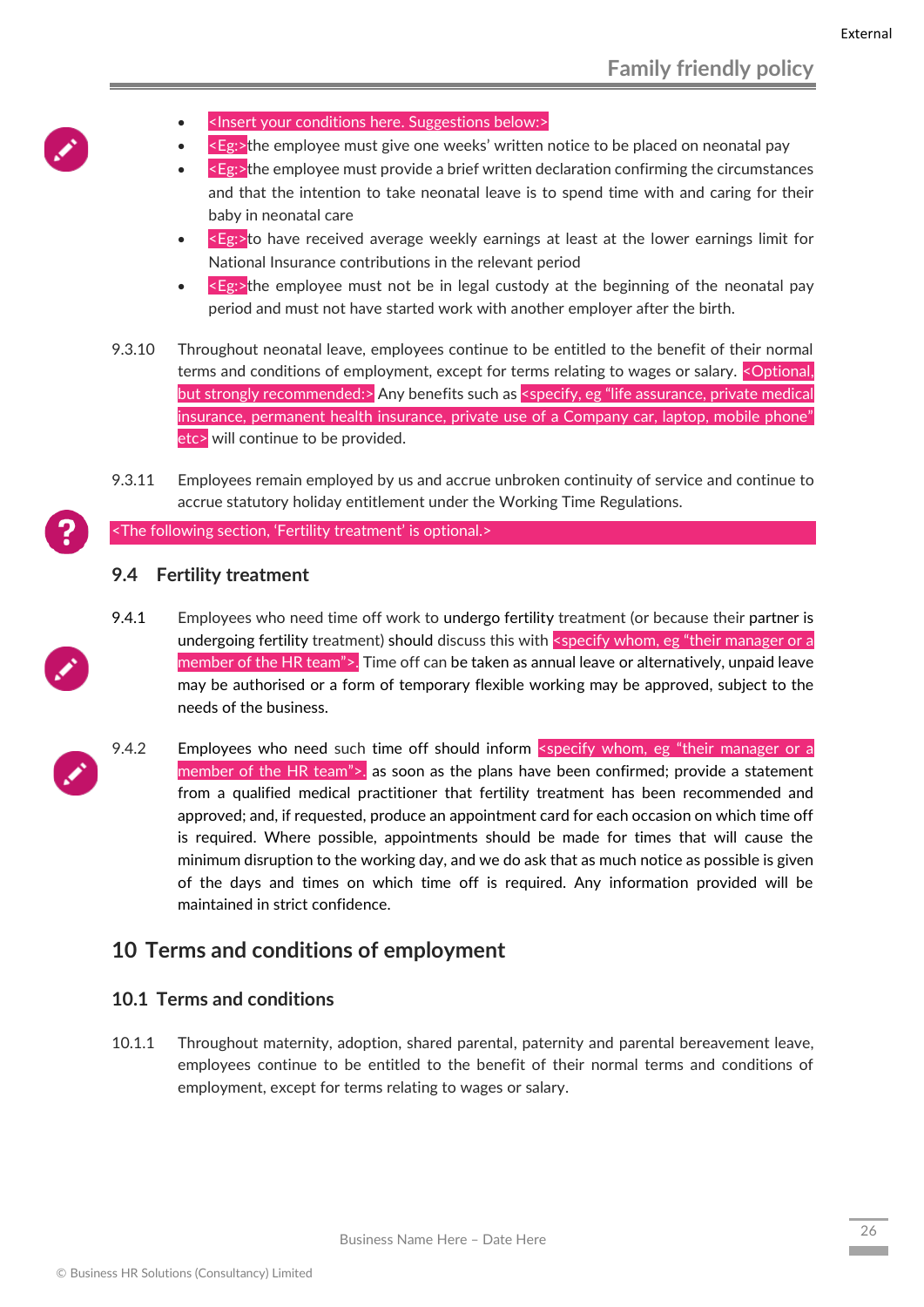10.1.2 Throughout any leave period discussed in this policy, employees remain bound by the terms and conditions of their contract of employment and their duty of good faith to the business and their duty not to disclose confidential information.

#### <span id="page-27-0"></span>**10.2 Fixed term contracts**

10.2.1 Those who are on a fixed term contract are entitled to statutory leave and pay so long as they meet the qualifying rules. In the event of a fixed term contract expiring, the period of statutory leave would also expire, however the employee would continue to be entitled to receive statutory pay, where eligible.

#### <span id="page-27-1"></span>**10.3 Contractual benefits**

10.3.1 Throughout maternity, adoption, shared parental, paternity and parental bereavement leave employees continue to receive all their contractual benefits except wages or salary (unless otherwise agreed). Any benefits such as <specify, eg "life assurance, private medical insurance, permanent health insurance, private use of a Company car, laptop, mobile phone" etc> will continue to be provided.

#### **10.4 Pension contributions**

- <span id="page-27-2"></span>10.4.1 During periods of maternity, adoption, shared parental, paternity and parental bereavement leave, we will continue to make contributions into the pension scheme (at the normal rate) for employees who are members of our pension scheme and maintain their pension contributions throughout their **paid** period of leave. Employees' own contributions will be based on their actual earnings during the paid leave period. Once statutory payments are no longer being paid, the employee may opt to pay contributions voluntarily < optional: note the employer does not have to continue to make contributions during the final 13 weeks of unpaid leave: "and we will continue to pay our contributions at the standard rate" or "but employer contributions will cease during this period.">
- 10.4.2 During periods of parental leave, pension contributions cease to continue throughout this period of unpaid leave.

#### <span id="page-27-3"></span>**10.5 Annual leave:**

- 10.5.1 This continues to accrue during periods of maternity, adoption, shared parental, paternity, parental and parental bereavement leave. Any public or bank holidays or Company-nominated holiday days that the employee would normally benefit from which fall within the period of such leave will not be deducted from the employee's annual leave allowance.
- 10.5.2 Holiday which is accrued but untaken during maternity, adoption and shared parental leave may be carried forward to the next leave year if it has not been taken in the year in which it was accrued. For all other types of leave, holiday cannot usually be carried over from one holiday year to the next, unless it was not reasonably possible to take the holiday due to the statutory leave.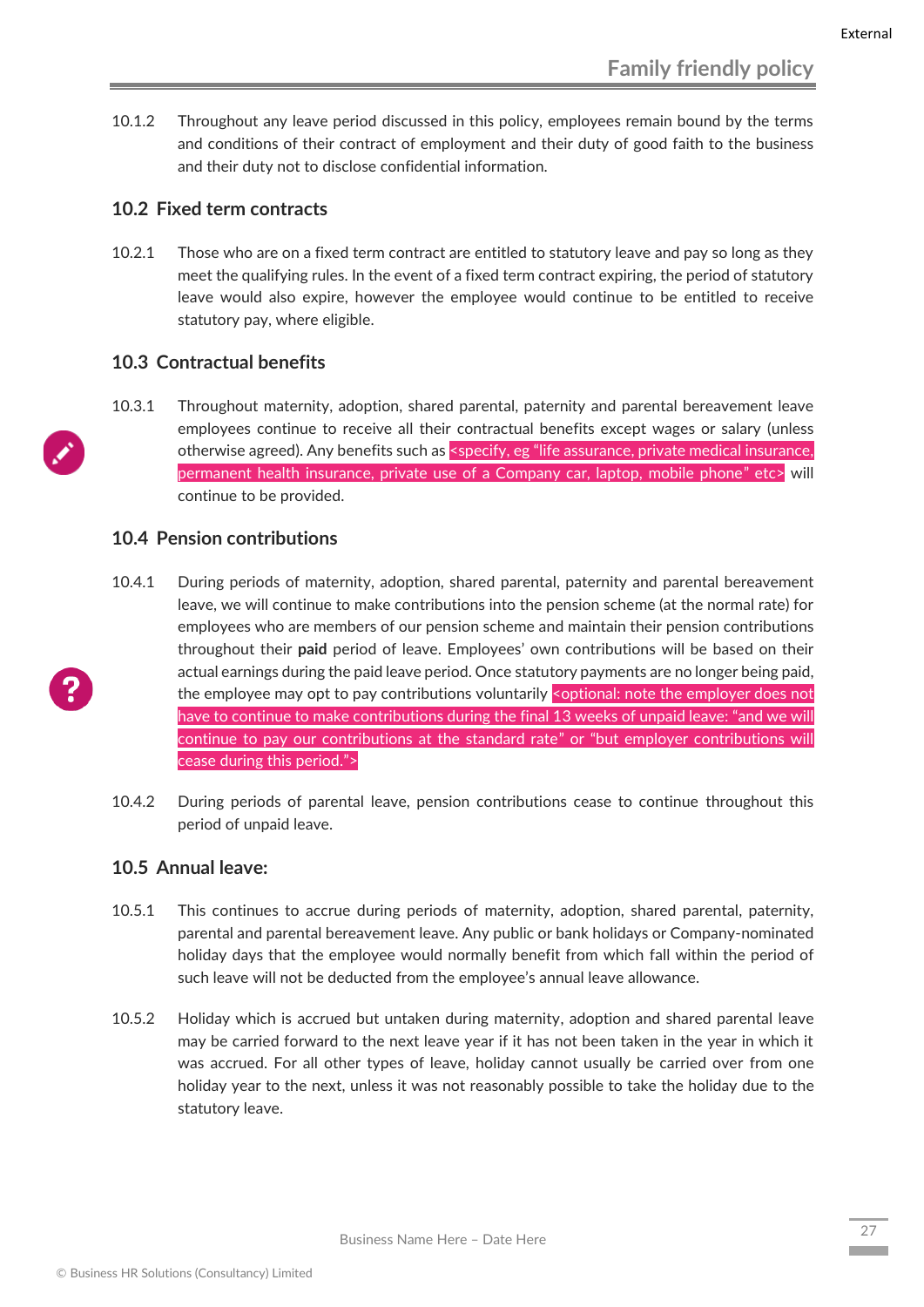10.5.3 To avoid returning from long periods of leave with a large amount of holiday, employees are encouraged to take any remaining entitlement for the current holiday year before starting the leave and to take some of the following year's leave prior to returning to work.

## <span id="page-28-0"></span>**11 Redundancy**

#### <span id="page-28-1"></span>**11.1 Overview**

- 11.1.1 We fully support our employees to make the most of their family leave related rights and encourage them to do so. We recognise that it is important our employees are confident that they may take their statutory entitlements without the worry they may be treated detrimentally for doing so.
- 11.1.2 Employees should be assured that in the event a redundancy situation should arise, they will not be dismissed or selected for redundancy for reasons related to pregnancy, nor because they intended to take or took maternity, adoption, shared parental, paternity, parental, parental bereavement leave or time of for dependants in accordance with this policy.

#### <span id="page-28-2"></span>**11.2 Redundancy during maternity/adoption/shared parental leave**

11.2.1 As above, employees cannot be dismissed or selected for redundancy because they took or intended to take maternity, adoption or shared parental leave. It is however lawful to dismiss or select employees for redundancy on unrelated grounds if these are fair. In this situation, our normal redundancy consultation procedure would be followed.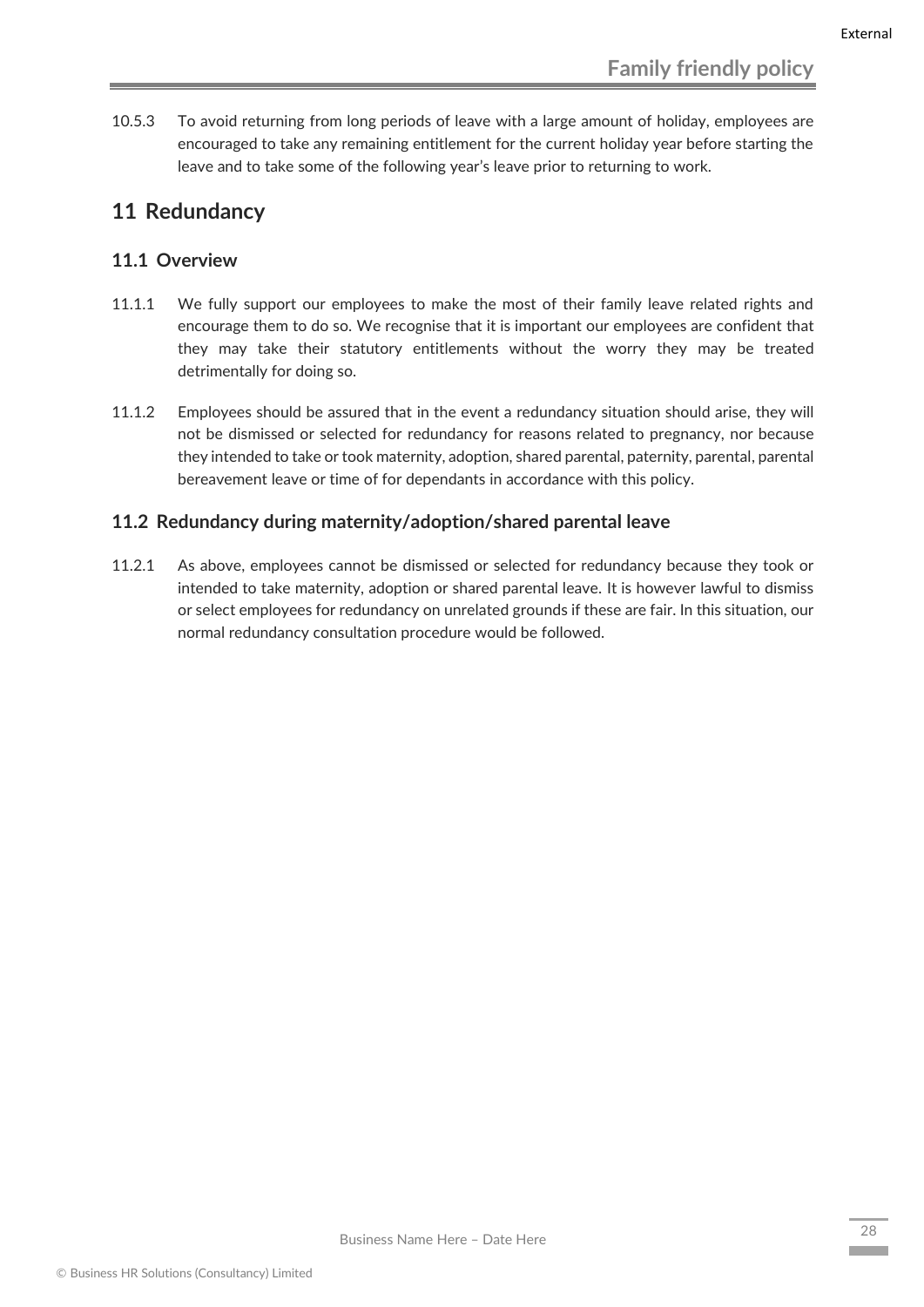- 11.2.2 If the role of an employee on maternity, adoption or shared parental leave is proposed to be made redundant, the employee will be included in the applicable redundancy consultation process. In some cases, it may be appropriate to extend consultation periods for employees on leave.
- 11.2.3 If an employee's role does become redundant whilst taking maternity, adoption or shared parental leave, they will be offered a suitable alternative vacancy in preference to other employees if one is available.
- 11.2.4 Employees who are made redundant at or following the  $15<sup>th</sup>$  week prior to the expected week of childbirth, and who are eligible for statutory maternity pay, will still receive the full entitlement to this. In these circumstances, SMP may be paid weekly or as one lump sum. Any other benefits such as holiday entitlement would only be provided or accrue to the end of the notice period.
- 11.2.5 Employees who are made redundant whilst on adoption leave or shared parental leave, and who are eligible for statutory pay, will still receive the full entitlement to this. In these circumstances, SAP/ShPP may be paid weekly or as one lump sum. Any other benefits such as holiday entitlement would only be provided or accrue to the end of the notice period.

## **12 Related policies and documents**

<span id="page-29-0"></span><Tailor your list as appropriate to the policies and documents in place within your business – the list below is only suggestions:>

- Business ethics and integrity policy
- Diversity policy
- Equal opportunity policy
- Flexible working policy
- Health and safety policy
- Holidays and other absences from work policy
- Hybrid working policy
- Adoption checklist
- Maternity checklist
- Maternity risk assessment
- Parental leave record form
- Shared parental leave checklist

The above list is not exhaustive.

## <span id="page-29-1"></span>**13 Further information**

Any queries or comments about this policy should be addressed to <specify whom>.

## <span id="page-29-2"></span>**14 Policy owner**

This policy is owned and maintained by <specify whom, eg the Managing Director>.